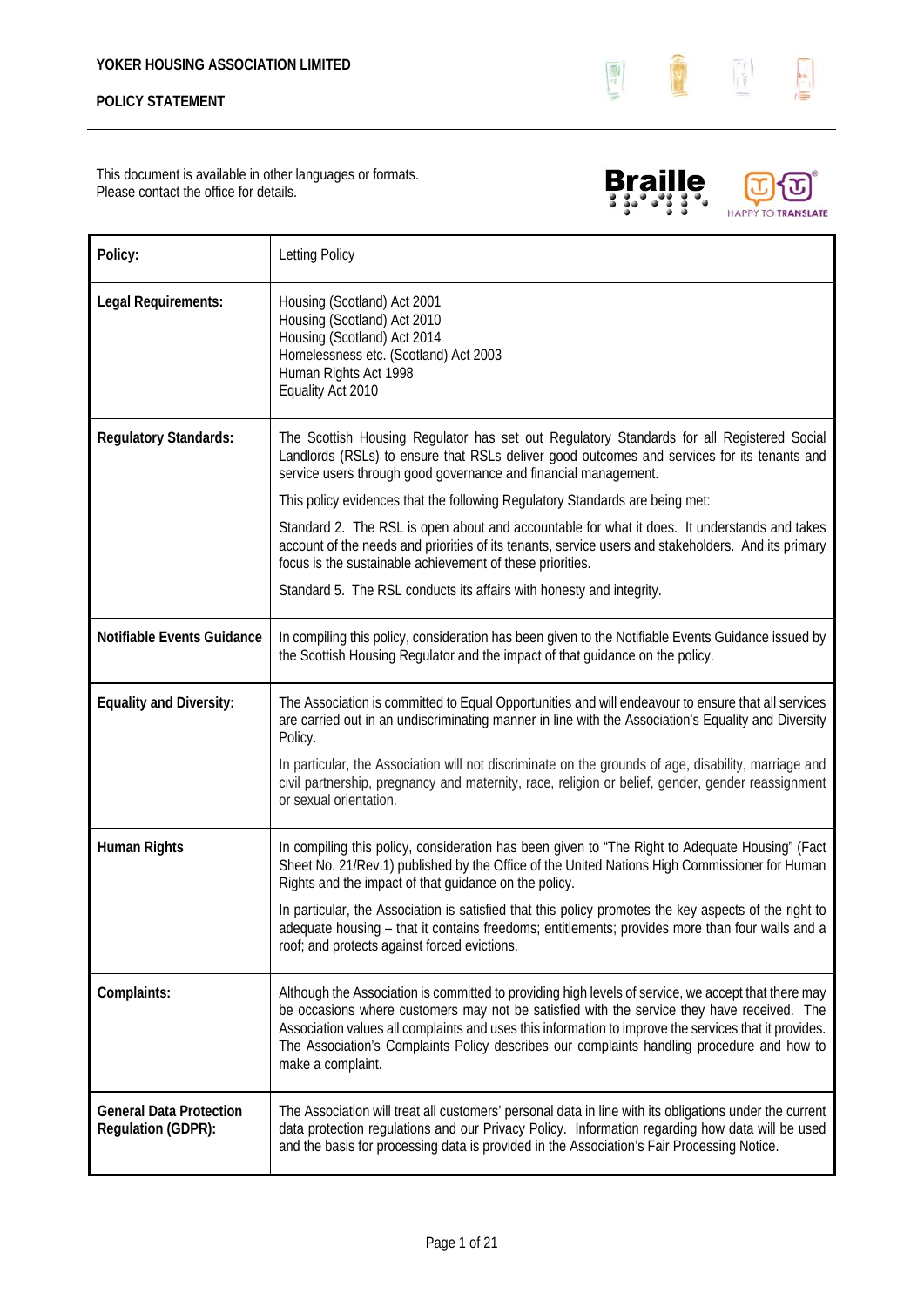

| <b>Policy Author:</b> | Kevin Freeman                                                                                                                                                        |
|-----------------------|----------------------------------------------------------------------------------------------------------------------------------------------------------------------|
| <b>Policy Review:</b> | In order to ensure that any change in circumstances is accommodated this policy will be subject<br>to review every three years in the month of April.                |
| Policy Approval:      | This policy was last reviewed / approved by the Management Committee of Yoker Housing<br>Association Limited at its meeting held on Thursday the 28th of April 2022. |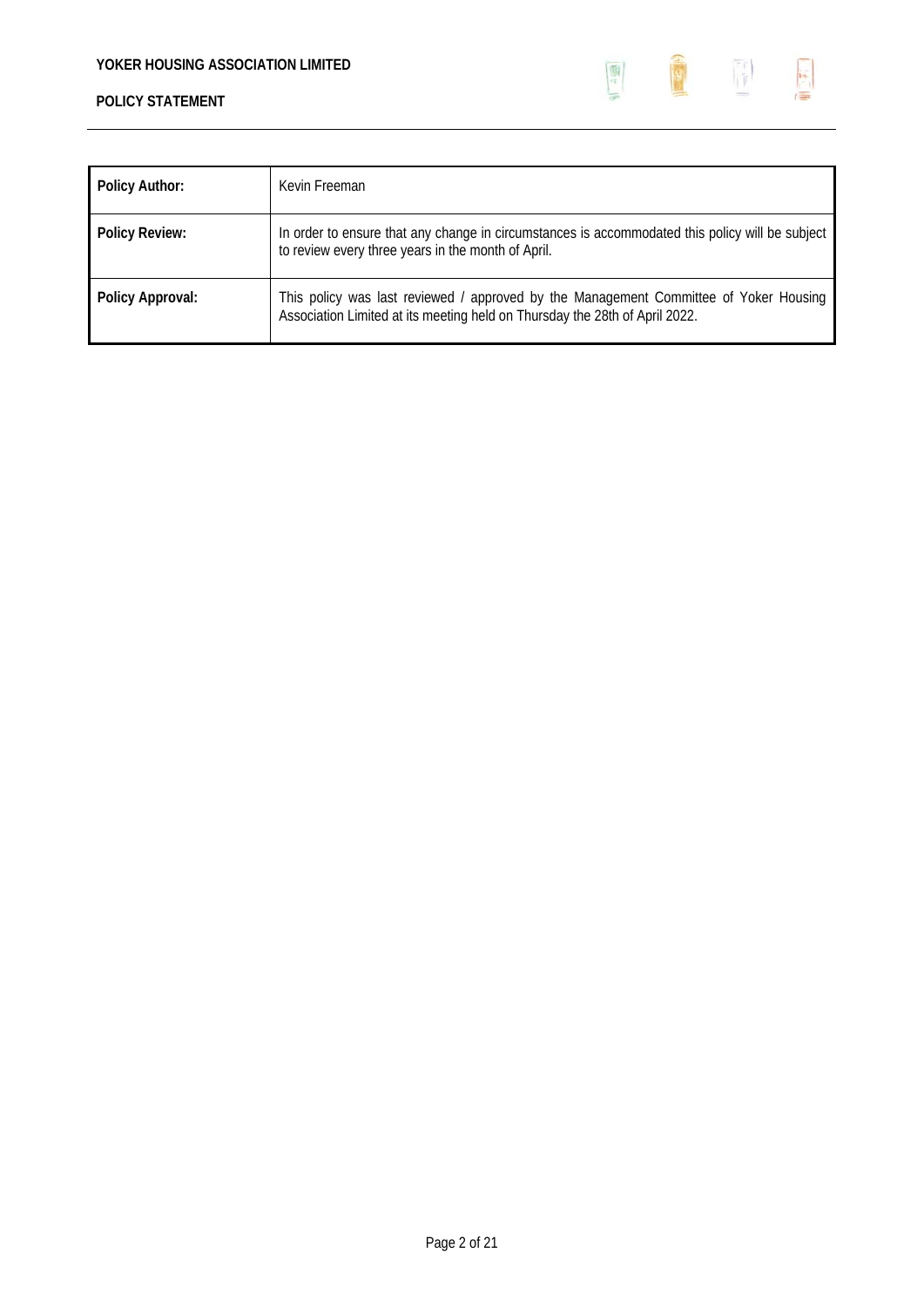

### **Introduction**

Yoker Housing Association Limited (the Association) is a non-profit making community based Housing Association operating in the Yoker District in the West of Glasgow. The Association was established in 1979 with the main aim of eradicating 'below tolerable 5 Standard' housing through its programme of comprehensive tenement rehabilitation. Since 1979, the Association has met its aim through the promotion of Housing Action Areas for Improvement, acquiring and improving properties for its own stock and acting as an agent for Glasgow City Council in co-ordinating the refurbishment of owner-occupied properties. In recent years, the Association has added to its stock through the provision of new build accommodation at Drysdale Street and Blawarthill Street. The Association owns 648 properties with an annual turnover of approximately 8% of the stock.

10

The Association is registered with The Scottish Housing Regulator, who is responsible for the regulation of Registered Social Landlords (RSLs) in Scotland. All associations are required to meet specified performance standards and comply with guidance laid down by the Government. The Association is required to meet the outcomes and standards published within The Scottish Social Housing Charter and adhere to current legislation in relation to all activities, including the allocation of houses.

15

20

The Association will monitor and analyse the effectiveness of the policy. The letting policy will be subject to review every three years to ensure that the Association is meeting the requirements of those in housing need and that it is adhering to current legislation.

### **Statement of Policy Aims / Objectives**

Yoker Housing Association's main aims include the regeneration of the area and the provision of good quality affordable rented accommodation for those in housing need and / or support need where appropriate. The ability to achieve these aims is subject to the number and type of houses available at any given time. Arising from these overall aims, the key objectives of the letting policy are:

## 25 **•** To develop a letting policy to meet the needs of the community in which the Association operates;

- To ensure, using a points based system, that applicants priority needs are identified;
- To ensure that the allocations process is operated in a fair and equitable manner and that no one group or individual within society is discriminated against;
- To assist the Local Authority in meeting its statutory obligations towards homelessness;
- $30$   $\bullet$  To assist external agencies in providing housing where the need and support has been identified;
	- To make the best use of the housing stock available;
	- To work in partnership with other bodies to provide particular needs housing, and to provide a mix of house types to meet the demands of applicants;
	- To meet the changing needs of existing tenants for alternative accommodation by means of transfer; and
- **To help create and sustain a balanced and stable community to ensure that the social and economic regeneration of the area is** maintained.

### **Legal Requirements & Guidance**

- 40 In all aspects of the letting policy, the Association will conform and comply with all legislation, guidance and good practice that directly and indirectly affects the allocation of houses in Scotland. The key legislation regarding the allocation of houses is:
	- Housing (Scotland) Act 2014
	- Housing (Scotland) Act 2010
- 45 **•** Housing (Scotland) Act 2001
	- Housing (Scotland) Act 1987
	- Homelessness etc. (Scotland) Act 2003
	- Matrimonial Homes (Family Protection) (Scotland) Act 1981
	- Equality Act 2010
- 50 **•** Human Rights Act 1998
	- The Data Protection Act 2018
	- UK General Data Protection Regulation (GDPR)
	- Freedom of Information (Scotland) Act 2002
	- Management of Offenders etc. (Scotland) Act 2005
- 55 Children (Scotland) Act 1995
	- Children and Young People (Scotland) Act 2014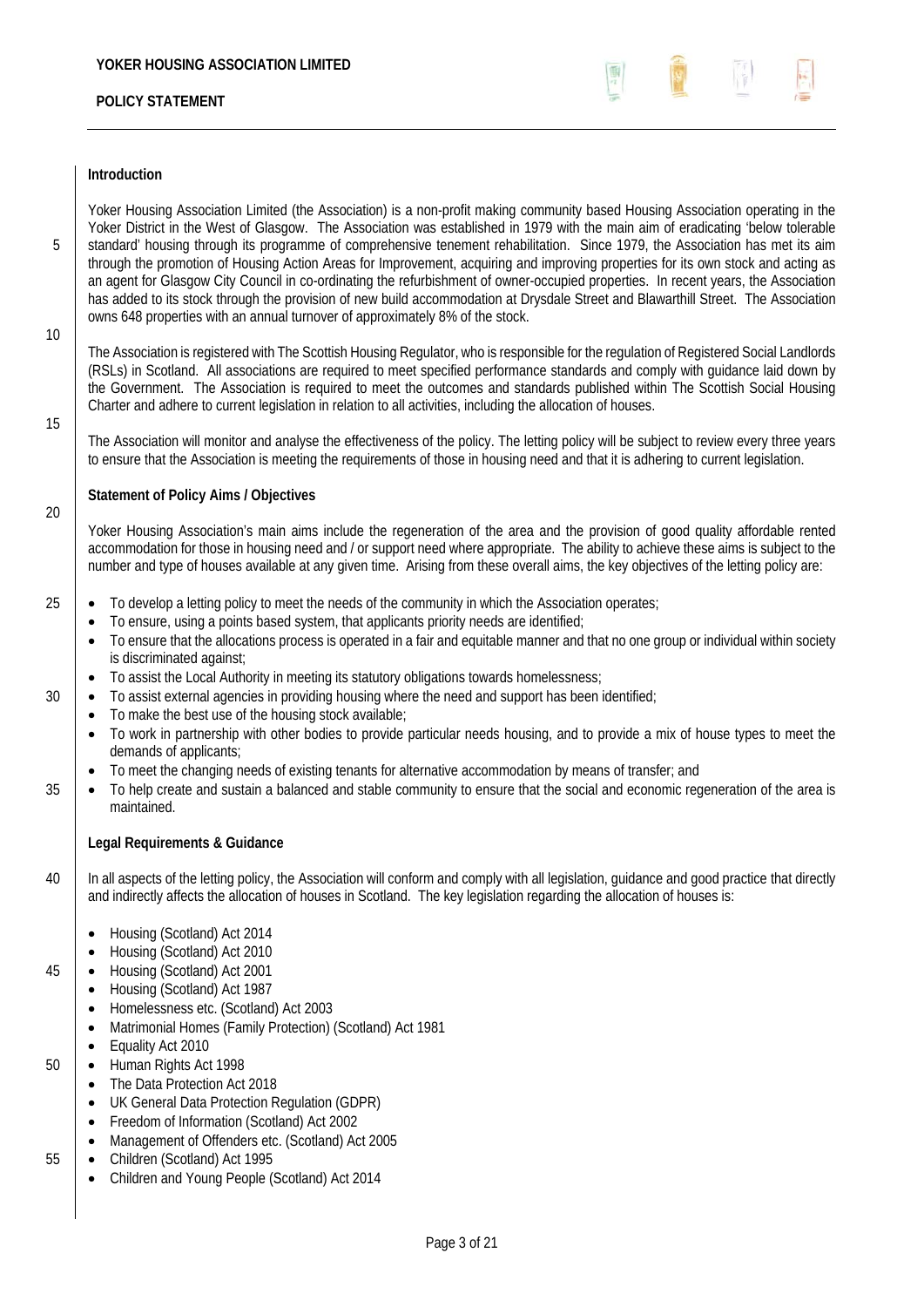

|    | Legal Requirements & Guidance (Continued)                                                                                                                                                                                                                                                                                                             |
|----|-------------------------------------------------------------------------------------------------------------------------------------------------------------------------------------------------------------------------------------------------------------------------------------------------------------------------------------------------------|
|    | <b>Scottish Government Guidance</b>                                                                                                                                                                                                                                                                                                                   |
| 5  | The Association has given regard to the following statutory guidance in the development and review of this policy:                                                                                                                                                                                                                                    |
| 10 | Housing (Scotland) Act 2014 - The Legal Framework for Social Housing Allocations<br>Housing (Scotland) Act 2014 - Minimum Period for Applications to Remain in Force - Suspensions under Section 20B of the<br>Housing (Scotland) Act 1987<br>Code of Guidance on Homelessness<br><b>Scottish Social Housing Charter</b>                              |
| 15 | The Association has taken due consideration of the outcomes and standards within The Scottish Social Housing Charter (SSHC) in<br>the development and implementation of this policy. The outcomes and standards that cover the remit of this policy are:                                                                                              |
|    | Equality - Social landlords perform all aspects of their housing services so that:                                                                                                                                                                                                                                                                    |
| 20 | Outcome 1: Every tenant and other customer has their individual needs recognised, is treated fairly and with respect, and receives<br>fair access to housing and housing services.                                                                                                                                                                    |
|    | Communication - Social landlords manage their businesses so that:                                                                                                                                                                                                                                                                                     |
| 25 | Outcome 2: Tenants and other customers find it easy to communicate with their landlord and get the information they need about<br>their landlord, how and why it makes decisions and the services it provides.                                                                                                                                        |
|    | Participation - Social landlords manage their businesses so that:                                                                                                                                                                                                                                                                                     |
| 30 | Outcome 3: Tenants and other customers find it easy to participate in and influence their landlord's decision at a level they feel<br>comfortable with.                                                                                                                                                                                               |
|    | Housing options - Social landlords work together to ensure that:                                                                                                                                                                                                                                                                                      |
| 35 | Outcome 7: People looking for housing get information that helps them make informed choices and decisions about the range of<br>housing options available to them.<br>Outcome 8: Tenants and people on housing lists can review their housing options.<br>٠<br>Outcome 9: People at risk of losing their homes get advice on preventing homelessness. |
|    | Access to social housing - Social landlords ensure that:                                                                                                                                                                                                                                                                                              |
| 40 | Outcome 10: People looking for housing find it easy to apply for the widest choice of social housing available and get the information<br>they need on how the landlord allocates homes and their prospects of being housed.                                                                                                                          |
|    | Tenancy sustainment: - Social Landlords ensure that:                                                                                                                                                                                                                                                                                                  |
| 45 | Outcome 11: Tenants get the information they need on how to obtain support to remain in their home; and ensure suitable support<br>is available, including services provided directly by the landlord and by other organisations.                                                                                                                     |
| 50 | Homeless people - Local Councils perform their duties on homelessness so that:                                                                                                                                                                                                                                                                        |
|    | Outcome 12: Homeless people get prompt and easy access to help and advice; are provided with suitable, good-quality temporary<br>or emergency accommodation when needed; and are offered continuing support to help them get and keep the home they are<br>entitled to.                                                                               |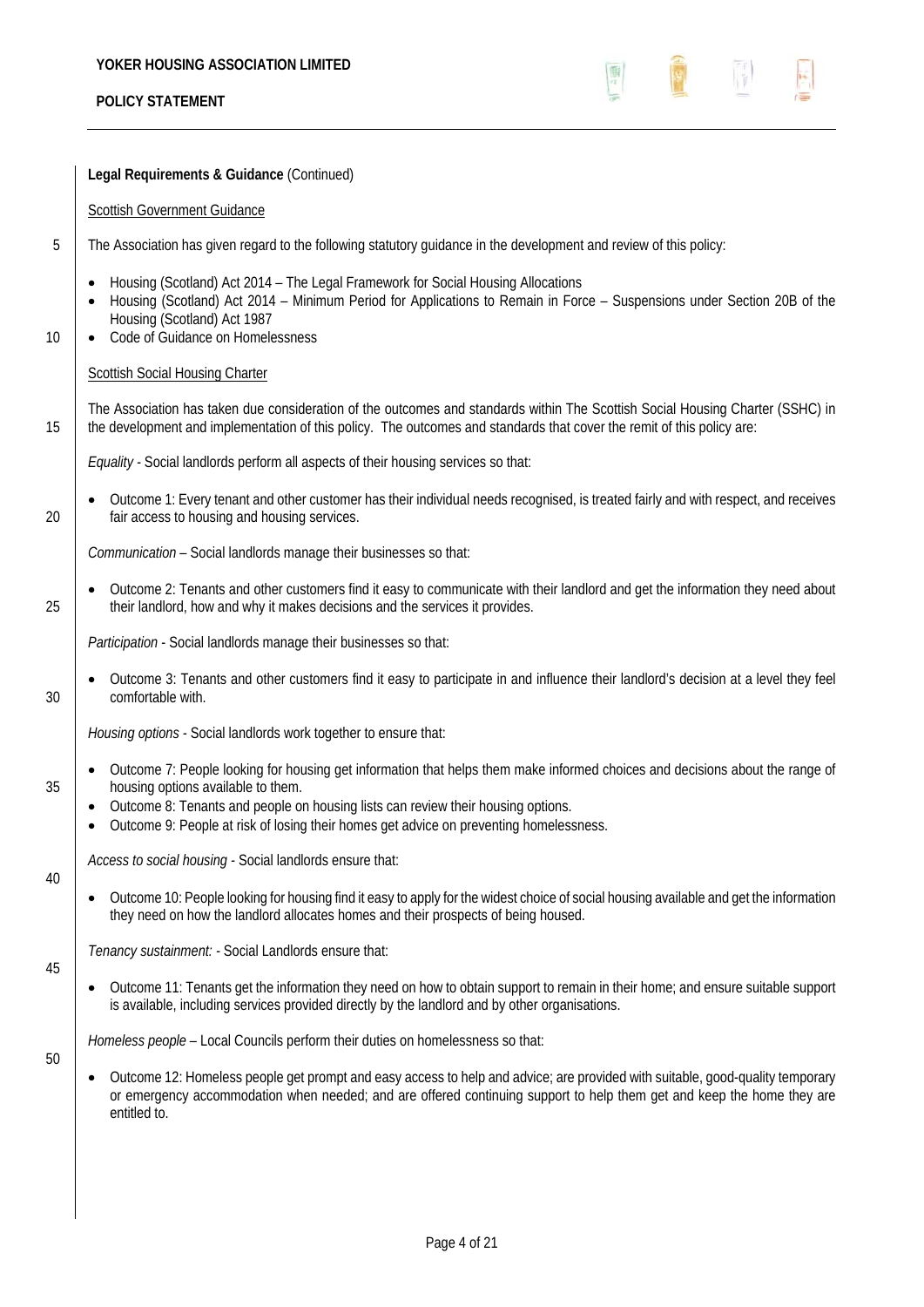**Legal Requirements & Guidance** (Continued)

#### Local Housing Strategy

- 5 When developing this policy the Association has given due consideration to Glasgow's Housing Strategy 2017-2022 and its strategic priorities:
	- Promote area regeneration and enable investment in new build housing.
	- Manage, maintain and improve our existing housing stock.
- 10 **•** Raise management standards in the private rented sector.
	- Tackle fuel poverty, energy inefficiency and climate change.
	- Improve access to housing across all tenures.
	- Promote health and wellbeing.

### 15 | Allocations of Housing to Staff and Governing Body Members

The Association may grant a tenancy to Management Committee members, employees, former Committee members, former employees and close relatives of the aforementioned. When allocating a tenancy to any of these individuals, the Association will demonstrate transparency by adopting the principals of the Communities Scotland Guidance Note 2003 / 02. Where an allocation of 20 accommodation is being made to such an applicant, a report will be presented to the Management Committee at the first subsequent meeting and details of the allocation entered in the minute of that meeting and recorded in a register designated for this purpose.

Further information regarding the allocation of property to members of the Management Committee and employees can be found in the Association's Allocations to Governing Body / Staff Members Policy and Entitlement, Payments and Benefits Policy.

#### **Consultation**

25

Prior to making any alterations to this policy, the Association will consult with following groups:

- 30 Applicants on the waiting list;
	- Tenants;
	- Registered Tenant Organisations; and
	- Any other persons the person the Association's see fit.
- 35 | During January to March 2022 the Association consulted with both tenants and housing applicants as part of the Letting Policy review process. The Association received one-hundred and thirty response of which 52% were from tenants, 40% from housing applicants and 8% from tenants that have applied for re-housing.

The aim of the consultation was to obtain stakeholders views in relation to the following:

- 40
- What factors constitute housing need;
- The types of care and support to applicants that should constitute housing need;
- The levels of priority that should be awarded to applicants who either under-occupy or who are overcrowded;
- Whether or not owner occupiers should be awarded priority on the waiting list;
- 45 **•** The factors that should be considered when suspending an application for housing; and
	- Whether or not applicants who refuse and offer of accommodation should be suspended from receiving a further offer.

The results of the consultation process are detailed in the Association's Letting Policy Review 2022 Report which can be viewed on the Association's website.

50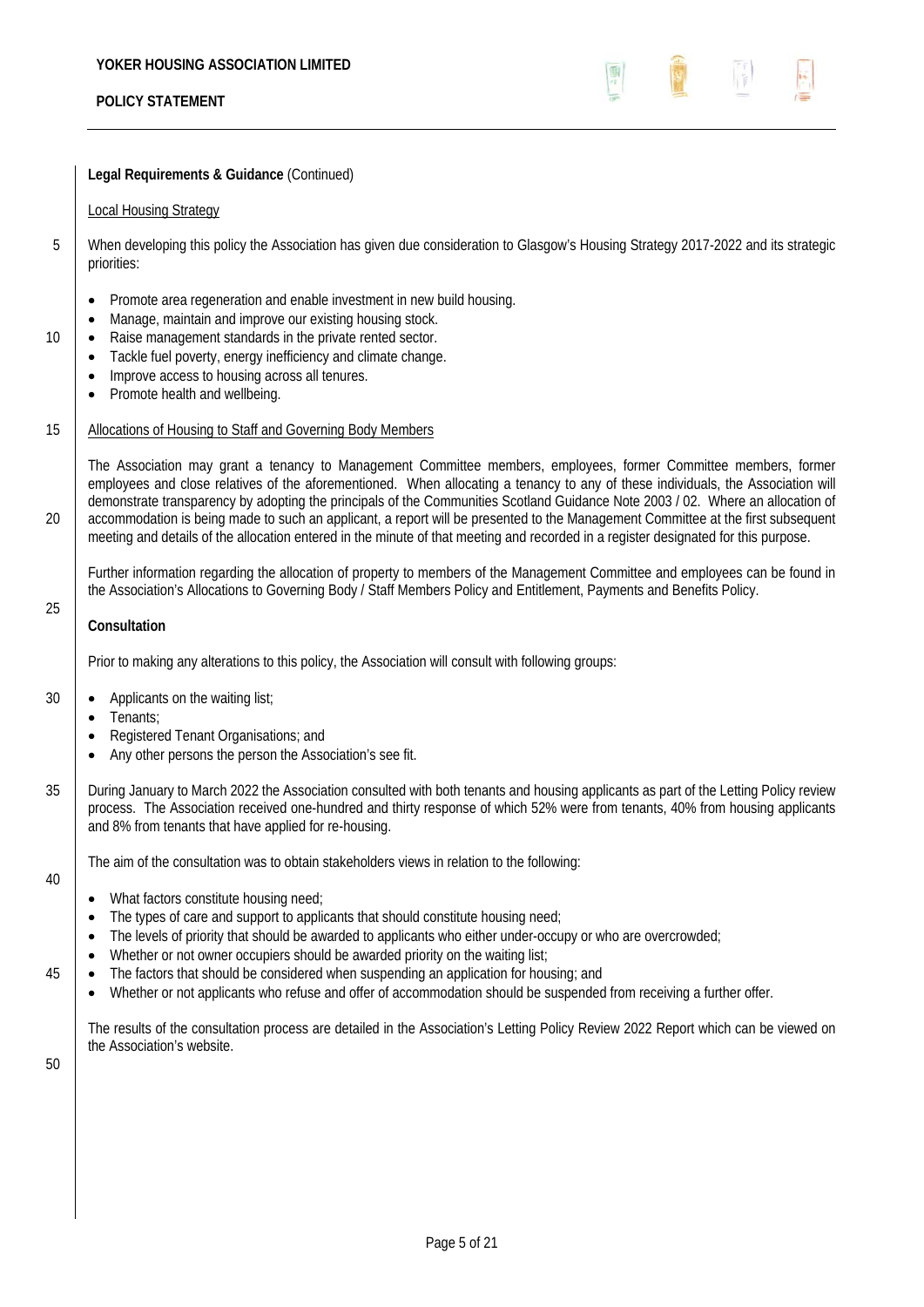

#### **Reasonable Preference**

In accordance with the Housing (Scotland) Act 2014 the Association is required to give reasonable preference to the following categories of applicants:

- 5
- Homeless persons and persons threatened with homelessness and who have unmet housing needs.
- People who are living under unsatisfactory housing conditions and who have unmet housing needs; and
- Tenants of houses which are held by a social landlord and which the social landlord selecting its tenants considers to be underoccupied.
- 10

15

40

The Housing (Scotland) Act 2014 states that people have unmet housing needs 'where the social landlord considers them to have housing needs which are not capable of being met by housing options which are available'.

#### **Equality & Diversity**

The Association is committed to Equal Opportunities and aims to ensure that all services are carried out in an undiscriminating manner in line with the Association's Equality & Diversity Policy.

In particular, the Association will not discriminate on the grounds of age, disability, marriage and civil partnership, pregnancy and 20 maternity, race, religion or belief, gender, gender reassignment or sexual orientation.

#### **Access to the Housing Register**

The Association operates an open waiting list so that anyone can apply and be assessed for housing. Any person aged sixteen years 25 or over may be assessed for housing at any time.

In order to ensure that the Association and the services it provides are made known to as wide an audience as possible, it will publicise itself and its services in appropriate locations, agencies and forms of media.

30 1. Direct Application

Any person aged sixteen years or over will be regarded as an independent household within their current place of residence and will be eligible for re-housing by the Association.

#### 35 2. Homelessness Duty Protocol

The Association is committed to assisting the Local Authority in meeting the needs of the homeless in the city. The Association has entered into a Homelessness Duty Protocol with Glasgow City Council to assist in the provision of accommodation for homeless households referred to the Association under Section 5 of the Housing (Scotland) Act 2001.

3. Transfer Applications

The Association will endeavour to meet the changing needs of its tenants within the constraints of its housing stock. The Association recognises that meeting transfer applicant's housing need provides a housing opportunity for other applicants on the waiting list. 45 Transfer applications will be assessed in accordance with the letting policy.

4. Leaving Care Protocol

The Association has entered into a Leaving Care Protocol with Glasgow City Council. The Association will assist the local authority in 50 securing / providing accommodation for young people (up to the age of twenty-six) who are leaving care.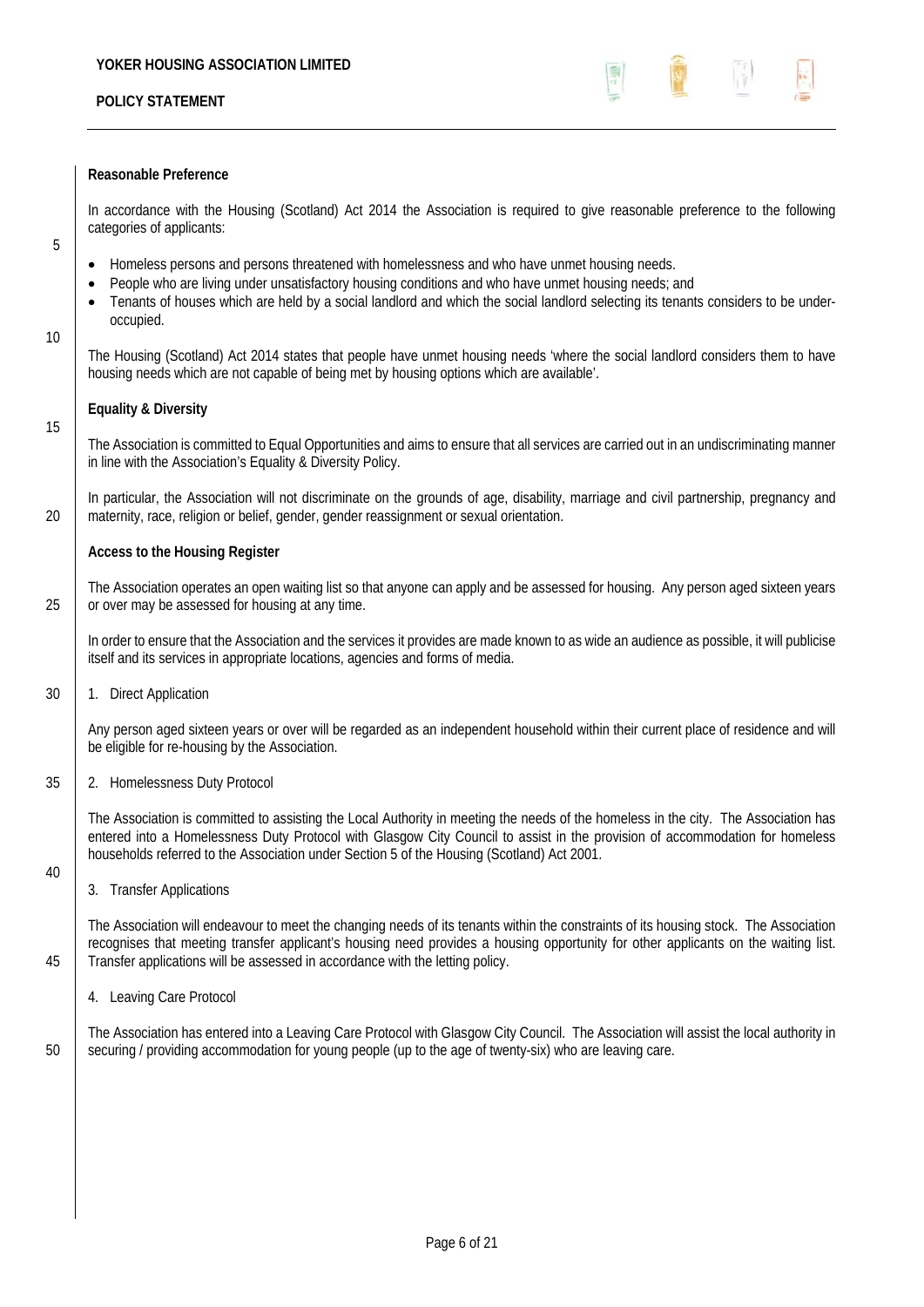$\begin{pmatrix} 1 & 0 & 0 \\ 0 & 1 & 0 \\ 0 & 0 & 0 \\ 0 & 0 & 0 \\ 0 & 0 & 0 \\ 0 & 0 & 0 \\ 0 & 0 & 0 & 0 \\ 0 & 0 & 0 & 0 \\ 0 & 0 & 0 & 0 \\ 0 & 0 & 0 & 0 & 0 \\ 0 & 0 & 0 & 0 & 0 \\ 0 & 0 & 0 & 0 & 0 \\ 0 & 0 & 0 & 0 & 0 & 0 \\ 0 & 0 & 0 & 0 & 0 & 0 \\ 0 & 0 & 0 & 0 & 0 & 0 & 0 \\ 0 & 0 & 0 & 0 & 0 & 0 & 0 \\$  $\begin{pmatrix} 0 & 0 \\ 0 & 0 \\ 0 & 0 \end{pmatrix}$ 国子  $\frac{1}{\left(1-\frac{1}{2}\right)^{2}}$ 

|    | Access to the Housing Register (Continued)                                                                                                                                                                                                                                                                                                                                                                                                                                                                                             |
|----|----------------------------------------------------------------------------------------------------------------------------------------------------------------------------------------------------------------------------------------------------------------------------------------------------------------------------------------------------------------------------------------------------------------------------------------------------------------------------------------------------------------------------------------|
|    | 5. Mutual Exchange                                                                                                                                                                                                                                                                                                                                                                                                                                                                                                                     |
| 5  | A mutual exchange is an option which allows tenants to move house within the Association's stock or to another area and landlord.<br>Each case will be assessed in accordance with the Association's Mutual Exchange Policy.                                                                                                                                                                                                                                                                                                           |
| 10 | To assist those looking to complete a mutual exchange, either local or nationally, the Association participate in the Homeswapper<br>Scheme. The Homeswapper Scheme allows tenants to register, search for and make contact with other social housing tenants who<br>wish to carry out a mutual exchange. Further details of the Homeswapper Scheme can be found by visiting www.homeswapper.co.uk                                                                                                                                     |
|    | A copy of the Association's Mutual Exchange Policy is available on request or can be viewed on the Association's website.                                                                                                                                                                                                                                                                                                                                                                                                              |
| 15 | 6. Particular Needs and Support Agencies                                                                                                                                                                                                                                                                                                                                                                                                                                                                                               |
|    | The Association operates an open waiting list which allows individuals with particular needs, such as support needs or physical<br>disabilities, to apply directly to the Association for re-housing. Where appropriate, the Association will seek the applicant's permission<br>to contact relevant support or specialist agencies for advice in meeting an individual applicant's housing needs.                                                                                                                                     |
| 20 | The Association is committed to supporting vulnerable groups wishing to return or remain in the community and will consider referrals<br>from support agencies. Each case will be assessed on its merits and the Association must be satisfied that an appropriate support<br>package is in place before accepting a referral.                                                                                                                                                                                                         |
|    | 7. Referrals from Other Housing Providers                                                                                                                                                                                                                                                                                                                                                                                                                                                                                              |
| 25 | In exceptional circumstances, where an urgent move is required, a direct referral from another recognised housing authority may be<br>accepted.                                                                                                                                                                                                                                                                                                                                                                                        |
|    | 8. Sex Offenders                                                                                                                                                                                                                                                                                                                                                                                                                                                                                                                       |
| 30 | Where an applicant who is identified as being a convicted or registered sex offender applies or is nominated for housing by an external<br>agency, the Association will comply with its duty and responsibilities in terms of the Scottish Government's 'National Accommodation<br>Strategy for Sex Offenders (NASSO), and acknowledge its Duty to Co-operate under the Multi-Agency Public Protection Arrangements<br>(MAPPA). The Association will consider all of its responsibilities when considering any interaction with NASSO. |
| 35 | 9. Common Housing Register                                                                                                                                                                                                                                                                                                                                                                                                                                                                                                             |
|    | The Association recognises that Section 8 of the Housing (Scotland) Act 2001 encourages the development of Common Housing<br>Registers (CHR).                                                                                                                                                                                                                                                                                                                                                                                          |
| 40 | Where appropriate, the Association will work with partner organisation with the aim of developing a common housing register.                                                                                                                                                                                                                                                                                                                                                                                                           |
|    | <b>Assignation of Tenancy</b>                                                                                                                                                                                                                                                                                                                                                                                                                                                                                                          |
| 45 | Under the terms of their Scottish Secure Tenancy or Short Scottish Secure Tenancy, a tenant of the Association may have the right to<br>assign their tenancy to a member of their household. Tenants looking to assign their tenancy should contact the Association for further<br>information.                                                                                                                                                                                                                                        |
| 50 | A copy of the Association's Assignation Policy is available on request or can be viewed on the Association's website.                                                                                                                                                                                                                                                                                                                                                                                                                  |
|    | Sub-Letting                                                                                                                                                                                                                                                                                                                                                                                                                                                                                                                            |
|    | Under the terms of their Scottish Secure Tenancy or Short Scottish Secure Tenancy, a tenant of the Association may have the right to<br>sub-let their property. Tenants looking to sub-let their property should contact the Association for further information.                                                                                                                                                                                                                                                                      |
| 55 | A copy of the Association's Sub-Letting Policy is available on request or can be viewed on the Association's website.                                                                                                                                                                                                                                                                                                                                                                                                                  |
|    |                                                                                                                                                                                                                                                                                                                                                                                                                                                                                                                                        |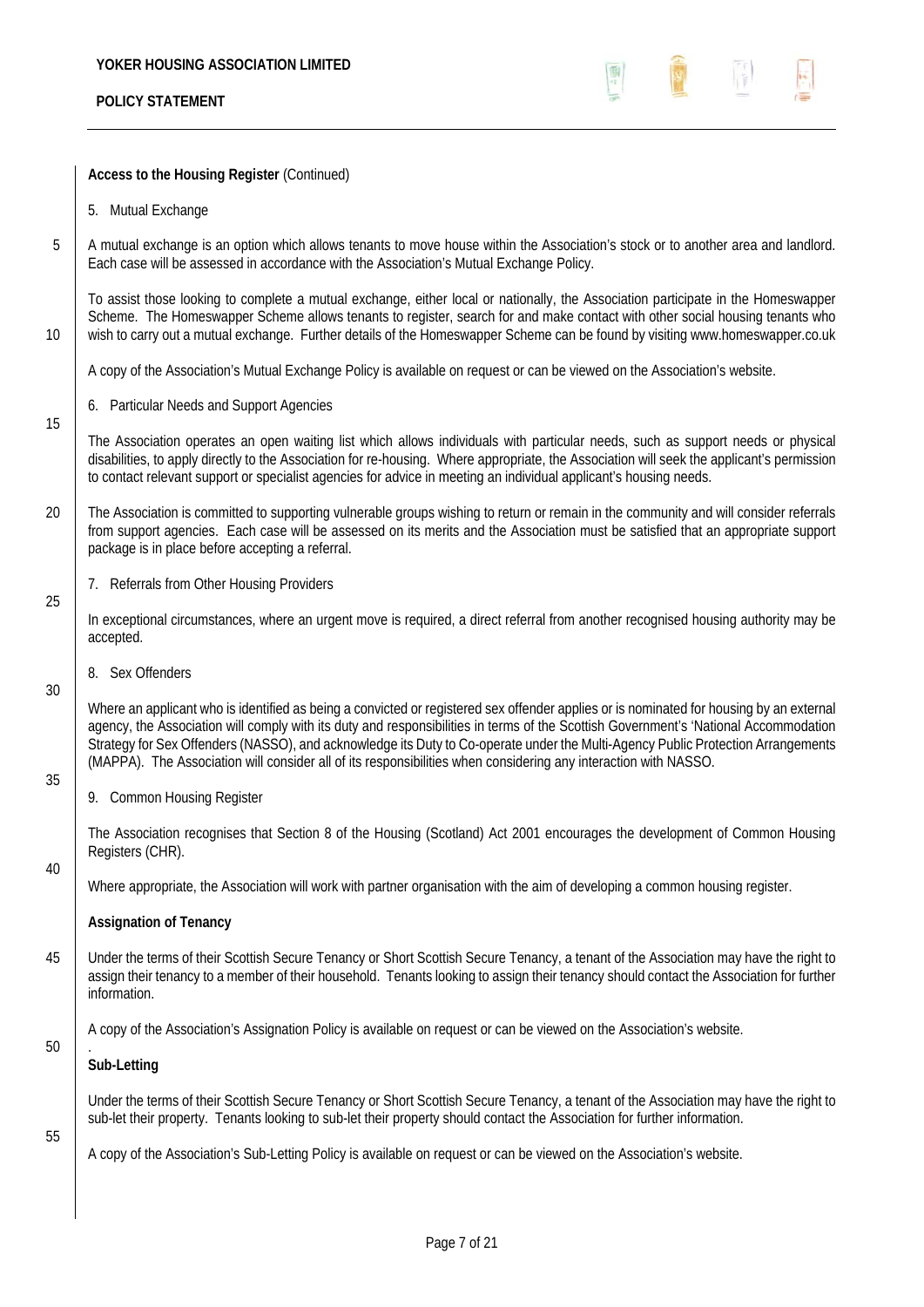

### **Sensitive Allocations**

In order to support the Association's aim of achieving a balanced community and also the needs of other residents, there may be occasion when it is not considered appropriate to allocate a property to the person with the highest points total. Such allocations are 5 referred to as sensitive allocations and may be necessary to create a sustainable tenancy. When considering whether to exercise a sensitive allocation, the Association will give consideration to the following factors:

- The applicants housing need;
- The suitability of that house for the applicant; and
- 10 **•** The needs of their prospective neighbours.

The Association will only consider a sensitive allocation where there is good reasons to do so. A sensitive allocation will be approved by two members of Housing Management staff, one which will be the Housing Manager. In order to provide an audit trail, the details of the allocation will be recorded in a case note and the allocation will be recorded in the Discretionary Allocations Register.

#### **Exceptional Circumstances and Discretion**

There may be occasions where an applicant's circumstances are not reflected within this policy and therefore the Association may need to exercise discretion and make an allocation out with the terms of this policy. Such an allocation will be approved by two members 20 of Housing Management staff, one of which will be the Housing Manager. In order to provide an audit trail, the details of the allocation will be recorded in a case note and the allocation will be recorded in the Discretionary Allocations Register.

#### **Special Letting Initiatives**

15

35

40

- 25 Where the Association feels that the introduction of a Special Lettings Initiative may assist with the creation of a balanced and sustainable community, staff should prepare a report to the Management Committee detailing the reasons as to why it is appropriate for a Special Lettings Initiative to be introduced. The circumstances in which the Association may consider it appropriate to introduce a Special Lettings Initiative include:
- 30 **•** Allocations in high demand areas.
	- Allocation in low demand areas to stimulate demand.
	- Areas of increasing anti-social behaviour in order to reverse these trends.

The decision to introduce a Special Lettings Initiative rests with the Management Committee. Any Special Lettings Initiative must:

- Comply with relevant legislation.
- Operate alongside the main policy and act as an additional set of circumstances that will be considered or rules that will be applied.
- Apply to a geographical area and be supported by evidence on why it is required.
- Be published

Such an allocation will be approved by two members of Housing Management staff, one which will be the Housing Manager. In order to provide an audit trail, the details of the allocation will be recorded in a case note and the allocation will be recorded in the Discretionary Allocations Register.

## 45 **Operation and Administration of the Housing Register**

The letting policy is primarily a points system, together with a range of targets, which are designed to meet the needs of a wide range of client groups.

50 Applicants wishing to apply for housing will be asked to undertake a Housing Options interview during which the application form will be completed with a member of staff. Interviews will generally be carried out by telephone, however, office appointments can be arranged or forms issued directly to the applicant where a telephone appointment cannot be facilitated. Applicants will be asked to sign a mandate allowing the Association to approach any necessary persons / agencies to validate the information provided on the application form.

55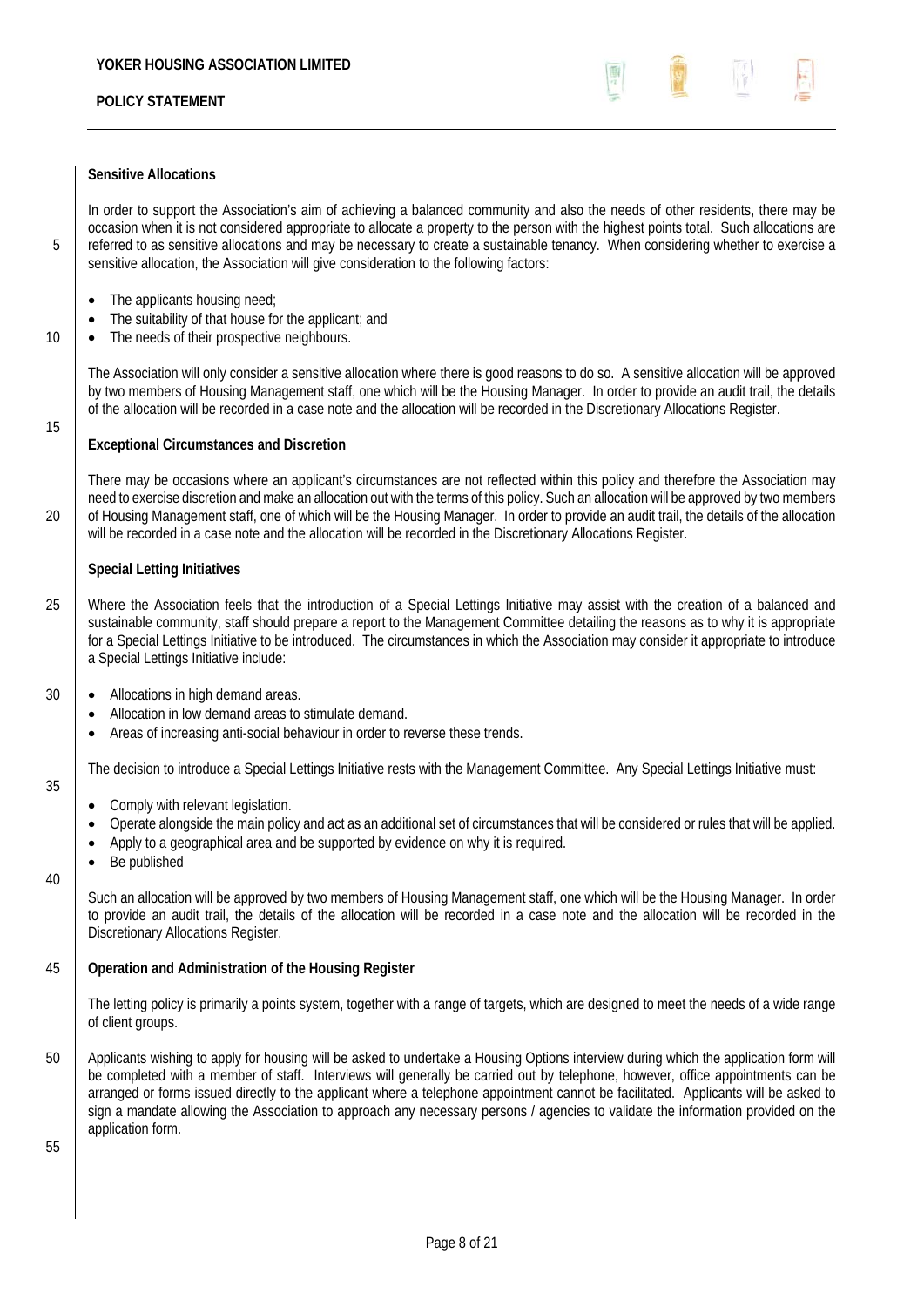

## **Operation and Administration of the Housing Register** (Continued)

It is the responsibility of every applicant to provide all the information necessary to assess their application and, to provide all relevant supporting evidence when required. Failure to provide such information may result in a lower points award or a zero points award. All 5 information provided by an applicant, or asked for by the Association, will be treated in the strictest confidence. Applicants will be required to sign a statement contained in the application form stating that the information provided is a true and accurate record of their current housing circumstances.

- Following the Housing Options interview, the applicants housing need will be assessed and points level determined by two members 10 of Housing Management staff based on the information provided. Once the assessment has been completed the applicants details entered into the Housing Register. The applicant will be advised of their point award by letter within fourteen days of the application form being completed. Where an applicant's priority means that they could potentially receive an offer of accommodation they will be contacted and asked to provide the necessary supporting documentation.
- 15 It is the applicant's responsibility to ensure that the Association is immediately informed of any changes in circumstances and, where necessary, provides all relevant information that may result in a re-assessment of their housing application or have a bearing on any offer of re-housing. If the applicant changes his / her address they will be asked to a complete a new Housing Options form in order that their points level can be re-assessed.
- 20 Where an application is received from someone who appears to have significant support needs in addition to housing need, the Association will contact the appropriate support agencies, subject to the applicant's consent, to ensure that a support package is in place prior to an offer of accommodation being made.

A review of the waiting list will be carried out regularly to ensure that all applicants on the waiting list still require housing. During the 25 review process applicants will also be asked to confirm any changes to their circumstances that may impact their assessment.

When an application has sufficient points and is near the top of the list, the applicant will be contacted in order to review their circumstances. The applicant will be asked to provide any supporting documentation to verify their circumstances. Where appropriate, an office interview or a home visit will be arranged to review and confirm the applicant's circumstances. At this point the Association 30 will contact other appropriate agencies to validate the information provided and carry out any necessary tenancy checks. If at any point during this process, the Association is unable to confirm details provided on the application form, such as overcrowding or residency, then points may be amended and a revised points award letter issued.

An applicant can check and review the details held on their application at any time.Only the applicant is allowed access to their file 35 and applicants will be asked to confirm their reference number and answer security questions prior to any information being disclosed.

Due to the high demand for housing and the low turnover of housing stock, the Association is unable to confirm when an applicant is likely to receive an offer of housing.

40 Applicants will be made a maximum of two offers of accommodation. Each offer of housing will be decided by two members of Housing Management Staff. For each offer, a computer print-out of the applicants, in points order, will be produced for audit purposes. An offer will normally be made to the applicant with the highest points. Where more than one applicant has the same number of points, the length of time the applicants have been in recognised housing need will be the deciding factor. Where more than one applicant has the same number of points and has been recognised as being in the same housing need for the same length of time, the length <sup>45</sup> of time the applicant has been on the waiting list will be the deciding factor. An offer will be made in writing and will include details of the property and the applicant will be given three working days to contact the office to arrange to view the property. Failure to respond to this letter will result in the offer being withdrawn and offered to the next qualifying person on the waiting list.

Where an offer of a tenancy has been made, the Association will issue the tenancy documents to the applicant and an appointment 50 will be made to review these in advance of the viewing. All applicants will be made aware that if they accept the house offered to them they will be required to sign a tenancy agreement, which is a legally binding contract between them and the Association.

All viewings will be carried out jointly with a staff member. Where possible, viewings will normally be arranged prior to the end of a tenancy and at a time convenient for the outgoing tenant, or within two days of the property being available for let. Applicants will be 55 made aware that the internal decoration of the property is the responsibility of the incoming tenant. Staff members will take copies of the tenancy documents to the viewing and the applicants wishing to accept the offer will be asked to sign the tenancy agreement at the viewing after which they will be issued with the keys. Applicant wishing to consider the offer further must either accept or refuse the offer within one day of viewing and attend the office to sign the tenancy agreement and receive the keys. Where an offer is refused, the applicant must give their reasons for refusal.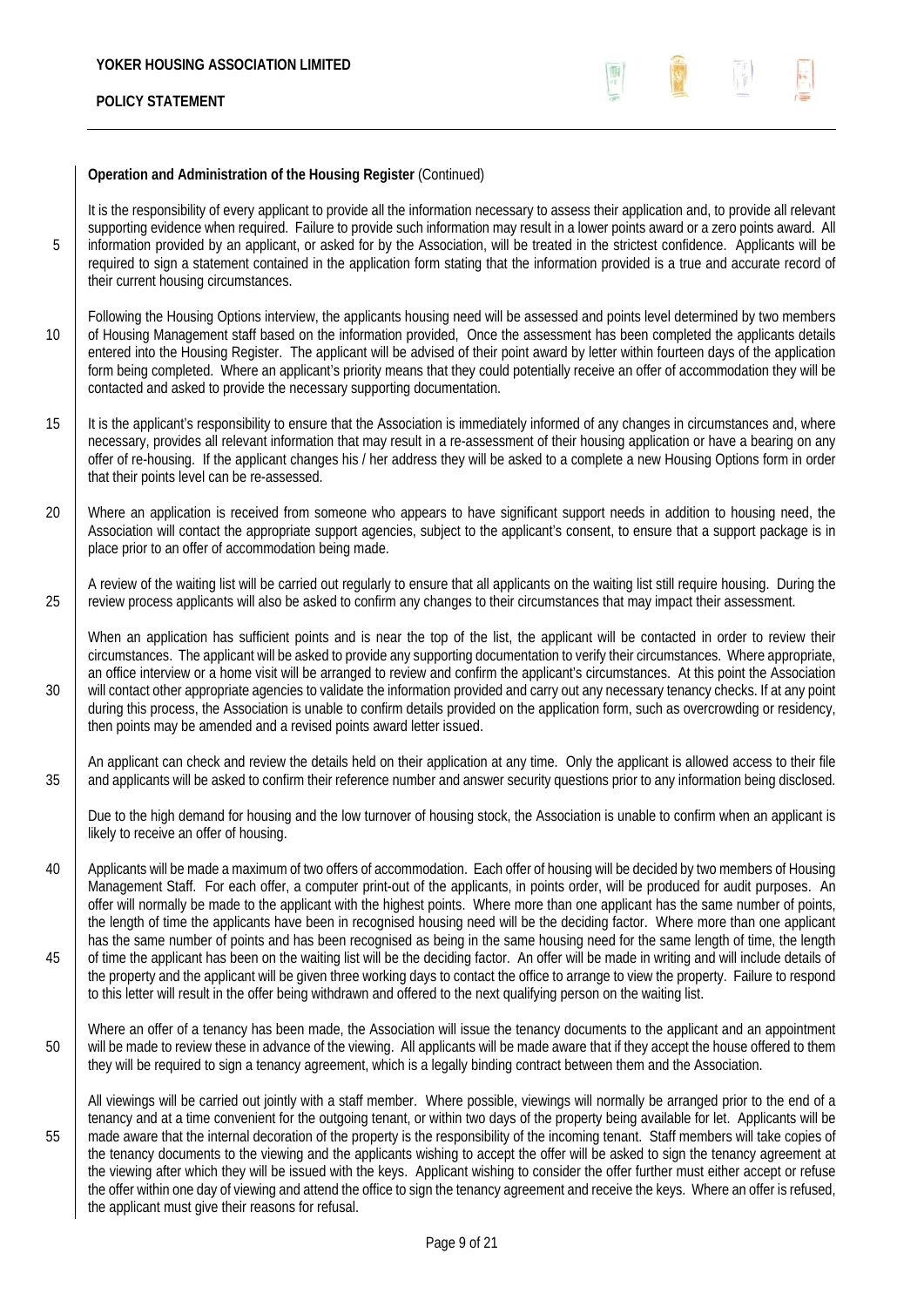

## **Operation and Administration of the Housing Register** (Continued)

Where an applicant has been allocated a property by means of falsely providing information then the Association will take steps to recover the property from the applicant. Initially the applicant will be required voluntarily to remove themselves from the property but 5 failing to do so will result in the Association commencing court action for recovery of possession of the property. The applicant will have access to appeal in this matter.

As part of the application process, applicants will be asked to complete an separate equalities monitoring form. Applicant can choose not to complete the equalities monitoring form. Where the equalities monitoring form is completed this will be stored separately on the 10 Association's system and will not be considered when assessing the applicants housing needs.

### **Suspension from receiving an offer of housing**

Although the Association will treat and assess all applications on their individual merit, there are certain standards and basic 15 expectations that applicants are expected to adhere to when applying to the Association for re-housing. These relate to the information provided on the application form, the applicant's conduct when dealing with Association staff and their conduct during previous tenancies. The procedures to be followed where an applicant is to be suspended from receiving an offer of housing are contained in the Association's Housing Application Suspension and Cancellation Policy which is available on request.

- 20 There are two types of suspensions:
	- Statutory suspensions that can be applied at the point in which an applicant is placed on the waiting list; and
	- Non-statutory suspensions that can be applied at any point during which there is an active housing application.
- 25 *Grounds for suspending an applicant from receiving an offer of housing Statutory Suspensions*

#### Anti-Social Behaviour

Applicants with a history of anti-social behaviour may be suspended from receiving an offer of housing. Where there is evidence that the applicant, a member of their household or visitor to their property has acted in an anti-social manner within the vicinity of a house 30 ccupied by the person or has pursued a course of conduct amounting to harassment, the applicant can be suspended for a period of twelve months from the date of application.

#### Previous Convictions

An applicant who has previously been convicted may be suspended from receiving an offer for a period of twelve months from the 35 date of application.

An applicant can only be suspended if they or someone living with them has been convicted of:

- Using a house or allowing it to be used for illegal or immoral purposes; or
- 40 **•** An offence punishable by imprisonment which was committed in, or in the locality of, a house occupied by the person.

#### Order for Recovery of Possession

An applicant may be suspended from receiving an offer for a period of twelve months from the date of application where an order for recovery of possession has been made against them in proceedings under the following acts:

- 45
- The Housing (Northern Ireland) Order 1983
- The Housing Act 1985
- The Housing (Scotland) Act 1987
- The Housing (Scotland) Act 1988
- 50 The Housing (Scotland) Act 2001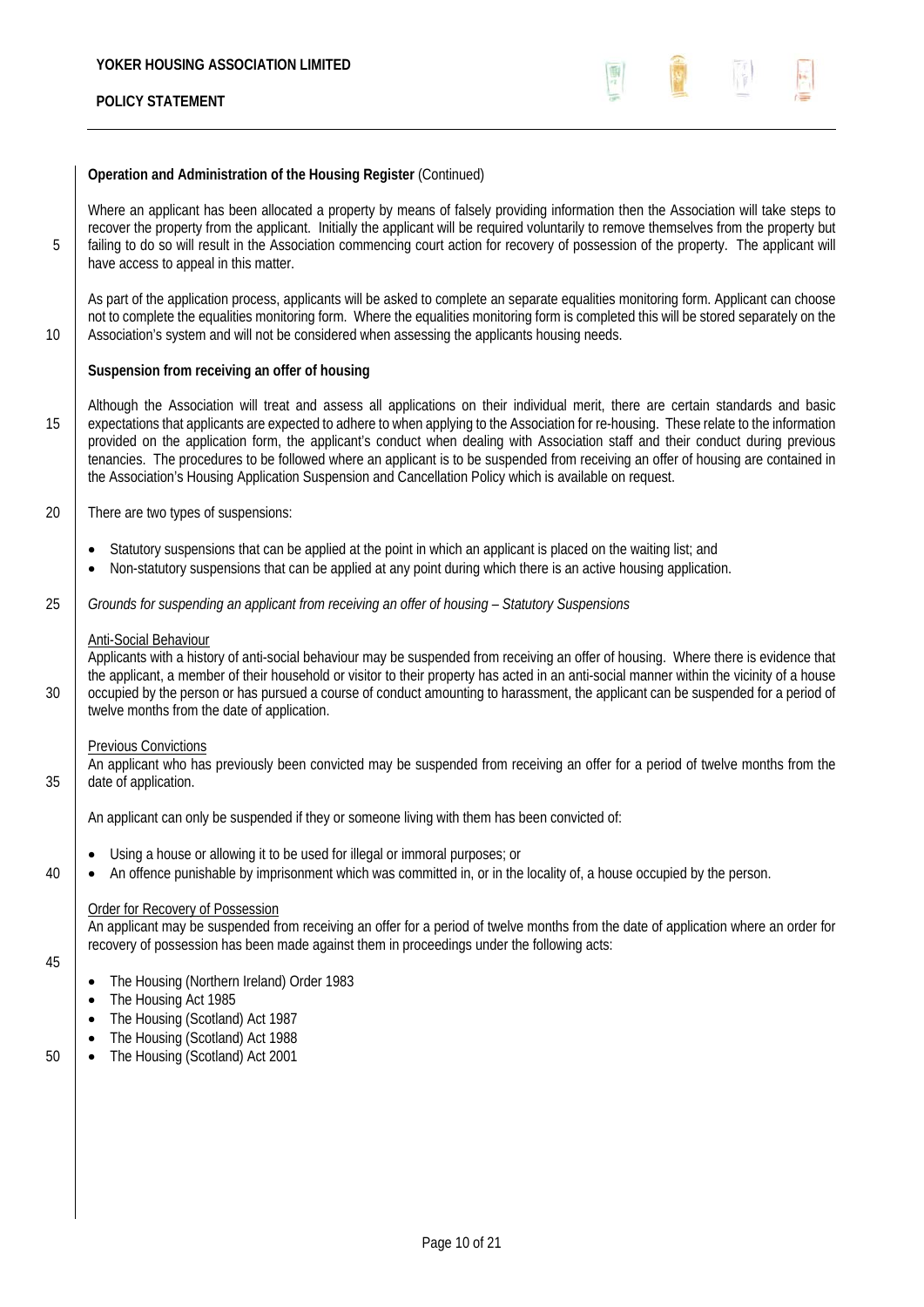**Suspension from receiving an offer of housing** (Continued)

#### Abandoning or Neglecting a Property

An applicant may be suspended from receiving an offer for a period of twelve months from the date the application is placed on the 5 waiting list where their previous tenancy has been repossessed when abandoned under section 18(2) of the Housing (Scotland) Act 2001, or whether their interest in the tenancy was terminated under section 20(3) of the Housing (Scotland) Act 2001.

An applicant may be suspended from receiving an offer for a period of twelve months from the date of application where they were either a tenant or joint tenant of a property for which a court has ordered recovery of possession on the ground of deterioration of the 10 property due to neglect, or deterioration of furniture due ill treatment under paragraph 3 or 4 of schedule 2 of the Housing (Scotland) Act 2001.

#### Rent Arrears and Tenancy Charges

Applicants with rent arrears of one month or more, or other tenancy related debt equivalent to one month's rent or more, may be 15 Suspended from receiving an offer of housing unless the Association is satisfied that a repayment arrangement has been established. This must have been adhered to for a period of three months. The applicant must be able to prove that they are adhering to the agreed payment arrangement. Tenancy related debts include service charges, rechargeable repairs, costs of clearing an abandoned house, heating charges and property management charges where the applicant is an owner occupier with a property where the Association provides factoring services. 20

### False or Misleading Information

Applicants found to have knowingly provided false or misleading information on an application form may be suspended from receiving an offer of housing for a period of twelve months from the date of application.

#### 25 Offers of Housing

An applicant who has failed to respond to or has refused two offers without good reason may be suspended from receiving a further offer of housing for a period of twelve months from the date of application.

#### *Grounds for suspending an applicant from receiving an offer of housing – Non-Statutory Suspensions*

# 30

### Harassment / Anti-Social Behaviour

Applicants with a history of anti-social behaviour may be suspended from receiving an offer of housing. Where there is evidence that the applicant, a member of their household or visitor to their property has acted in an anti-social manner within the vicinity of a house occupied by the person or has pursued a course of conduct amounting to harassment, the applicant can be suspended for a period 35 on twelve months.

### Rent Arrears and Tenancy Charges

Applicants with rent arrears of one month or more, or other tenancy related debt equivalent to one month's rent or more, may be suspended from receiving an offer of housing unless the Association is satisfied that a repayment arrangement has been established. 40 This must have been adhered to for a period of three months. The applicant must be able to prove that they are adhering to the agreed payment arrangement. Tenancy related debts include service charges, rechargeable repairs, costs of clearing an abandoned house, heating charges and property management charges where the applicant is an owner occupier with a property where the Association provides factoring services.

### 45 Aggression / Violence / Threats of Violence

The Association reserves the right to suspend an applicant from receiving an offer of housing or re-evaluate applications where the applicant verbally or physically abuses staff or Committee members.

#### False or Misleading Information

50 Applicants found to have knowingly provided false or misleading information on an application form may be suspended from receiving an offer of housing for a period of twelve months.

#### Offers of Housing

An applicant who fails to view or refuses a second offer without good reason may be suspended from receiving a further offer of 55 housing for a period of twelve months.

#### Housing Needs

Applications may be suspended from receiving an offer of housing where an applicant's needs cannot be met within the Association's present or proposed housing stock profile.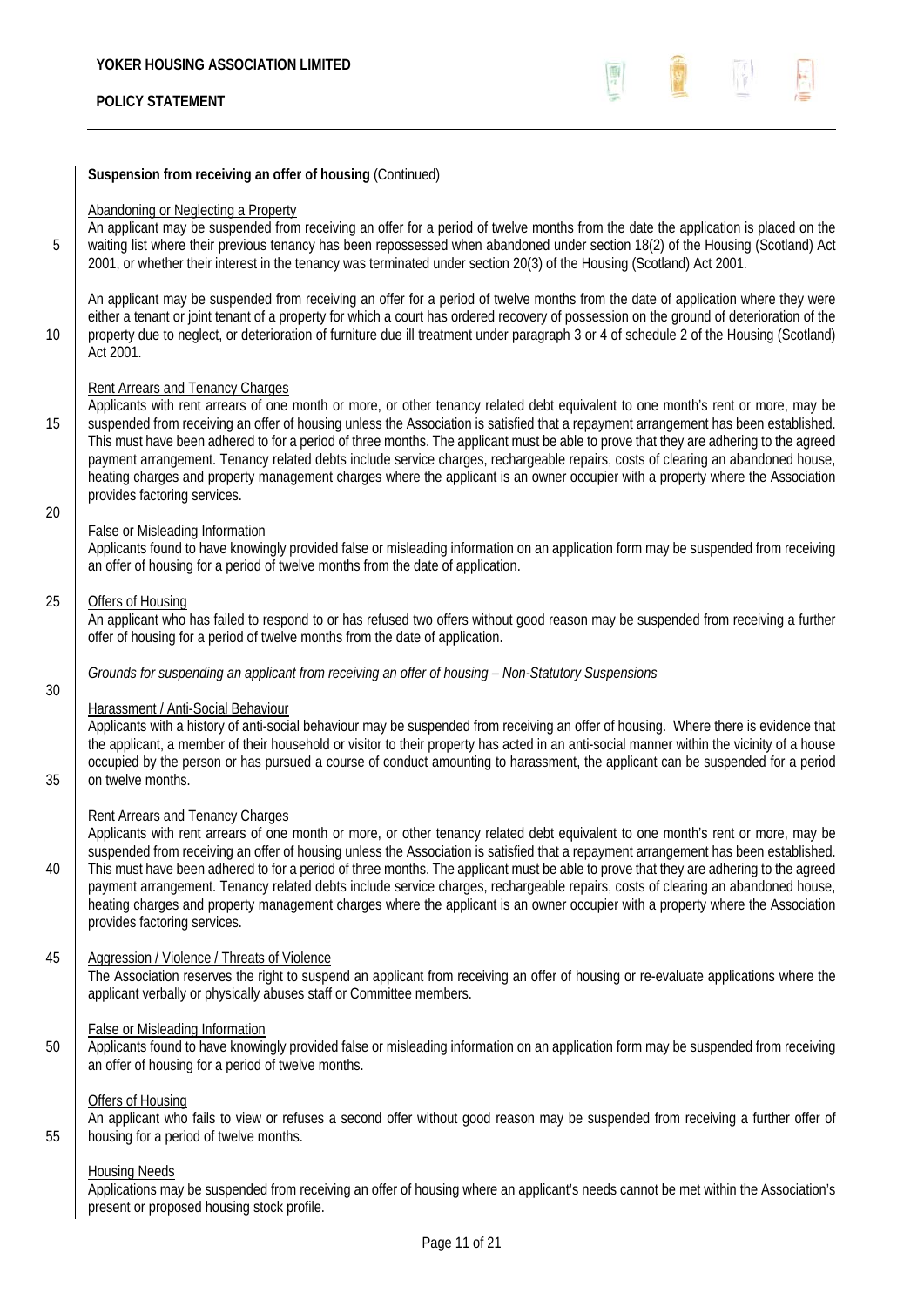

### **Suspension from receiving an offer of housing** (Continued)

Housing Support

The Association will accept applications from vulnerable groups that may require housing support to allow them to maintain a tenancy 5 within the community. The Association would therefore expect support packages to be in place from relevant agencies. If the Association feels that no support package or an unsuitable support package is in place then it reserves the right to suspend that applicant from receiving an offer of housing until it is judged that the housing support needs of the applicant can be met.

#### Deferral

10 An applicant may request that they remain on the waiting list but are suspended from receiving an offer of accommodation at a particular point in time. An applicant can request that their application is deferred for a set period of time or until further notice.

#### **Choice to Applicants**

- 15 The Association recognises that due to individual circumstances (e.g. medical need, care and support needs, social priority), some applicants may be unable to consider offers within certain areas, for certain house types or floor levels. In order to ensure that their needs and aspirations are fully met, applicants when completing the Housing Options form, will be given the opportunity to advise the Association of their location, floor level and type of accommodation preferences.
- 20 | In terms of location, applicants will be given the option of selecting all areas managed by the Association or specific streets in which they wish to be considered for housing.

Information relating to the Association's turnover by apartment size, house type and location is included in the application package to help applicants make informed housing choices.

### **Cancelling Applications**

#### *Grounds for Cancelling an Application*

- 30 In accordance with the Association's Housing Application Suspension and Cancellation Policy there are certain grounds where the Association will cancel an application form. Where any of the stated circumstances below apply, the Association will cancel an application form:
	- The applicant is under sixteen years of age:
- 35 The death of an applicant;
	- The applicant has requested removal from the waiting list;
	- The applicant fails to respond to a review by two requests within a period of four weeks.

### **Appeals & Complaints**

The aim of the appeals procedure is to provide a review mechanism for applicants who feel their application for housing has been unfairly assessed. Grounds in which an applicant may appeals are:

- The applicant thinks the priority awarded is not a fair reflection of their housing needs.
- 45 **•** The applicant thinks they have not been made a reasonable offer.
	- The applicant thinks that the Association has applied an unfair suspension or has unreasonably cancelled their application.

40

25

Applicants wishing a review of their application should write to the Association's Housing Management Department within fourteen days giving their reasons for appeal. The application will then be reassessed by the Housing Manager. A written response will be 50 provided within five working days outlining any new decision. If the applicant is still dissatisfied then they should write to the Association's Director who will investigate all circumstances and will respond to the applicant in writing within five working days. If the applicant is still dissatisfied then the Association's complaints handling procedure will apply.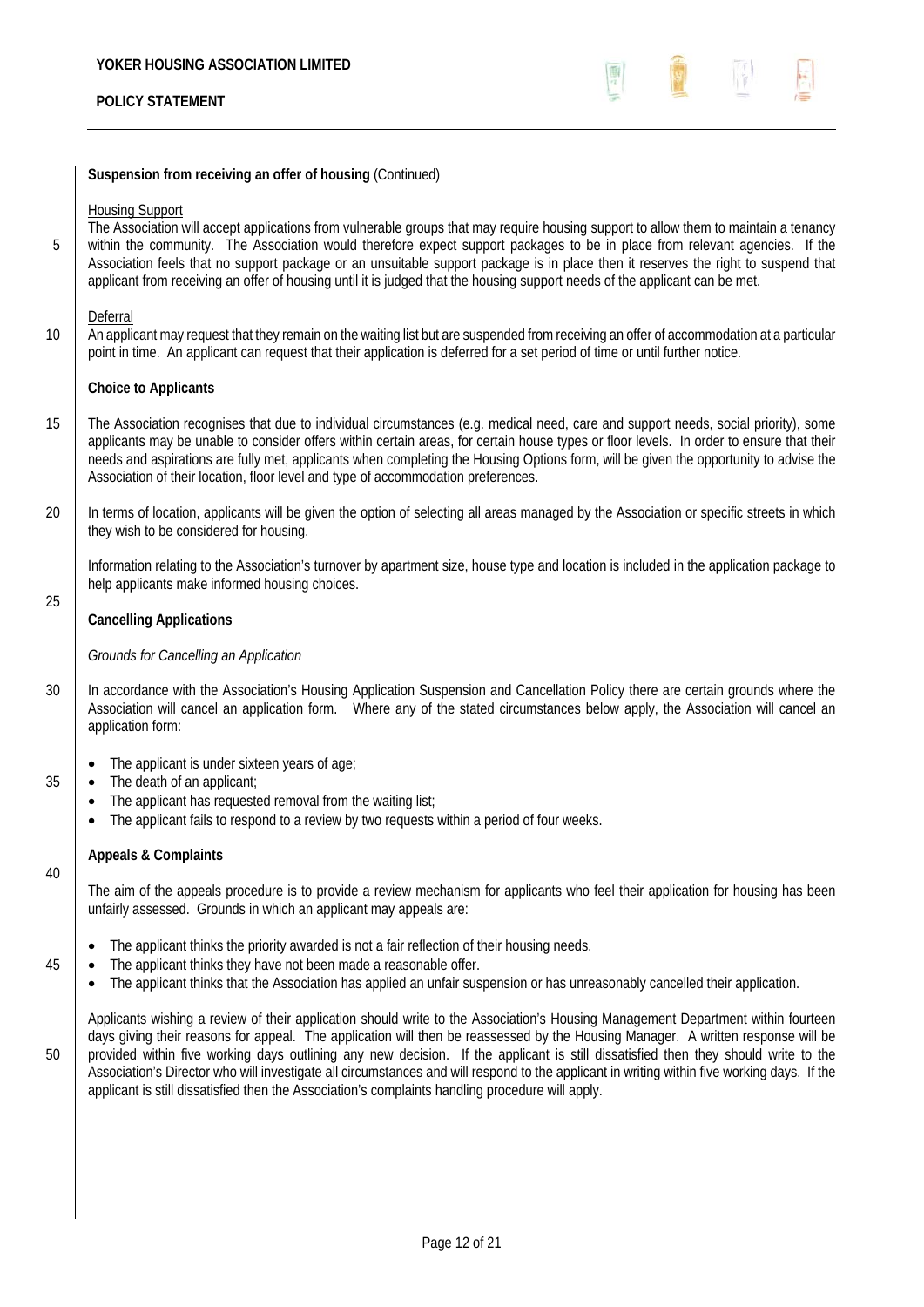

### **Recording, Monitoring and Reporting**

Using information provided by applicants, the Association will record information on the waiting list including the apartment size applied for and the main reason(s) that an applicant has applied for re-housing.

In order to report and monitor trends relating to the waiting list, six monthly reports detailing the Association's allocations and its demand for housing will be presented to the Management Committee.

The following information will be recorded and reported to the Management Committee:

- The number of applications received during the reporting period;
- The number, types and location of allocations made during the reporting period;
- Equal opportunities information relating to applicants and allocations;
- The Association's performance against allocation targets;
- 15 **.** Details of where allocations were made during the reporting period;
	- The number of suspended applications and the reasoning behind such suspensions; and
	- The number of homeless referrals received and the number of homeless households that were offered housing.

20

5

10

25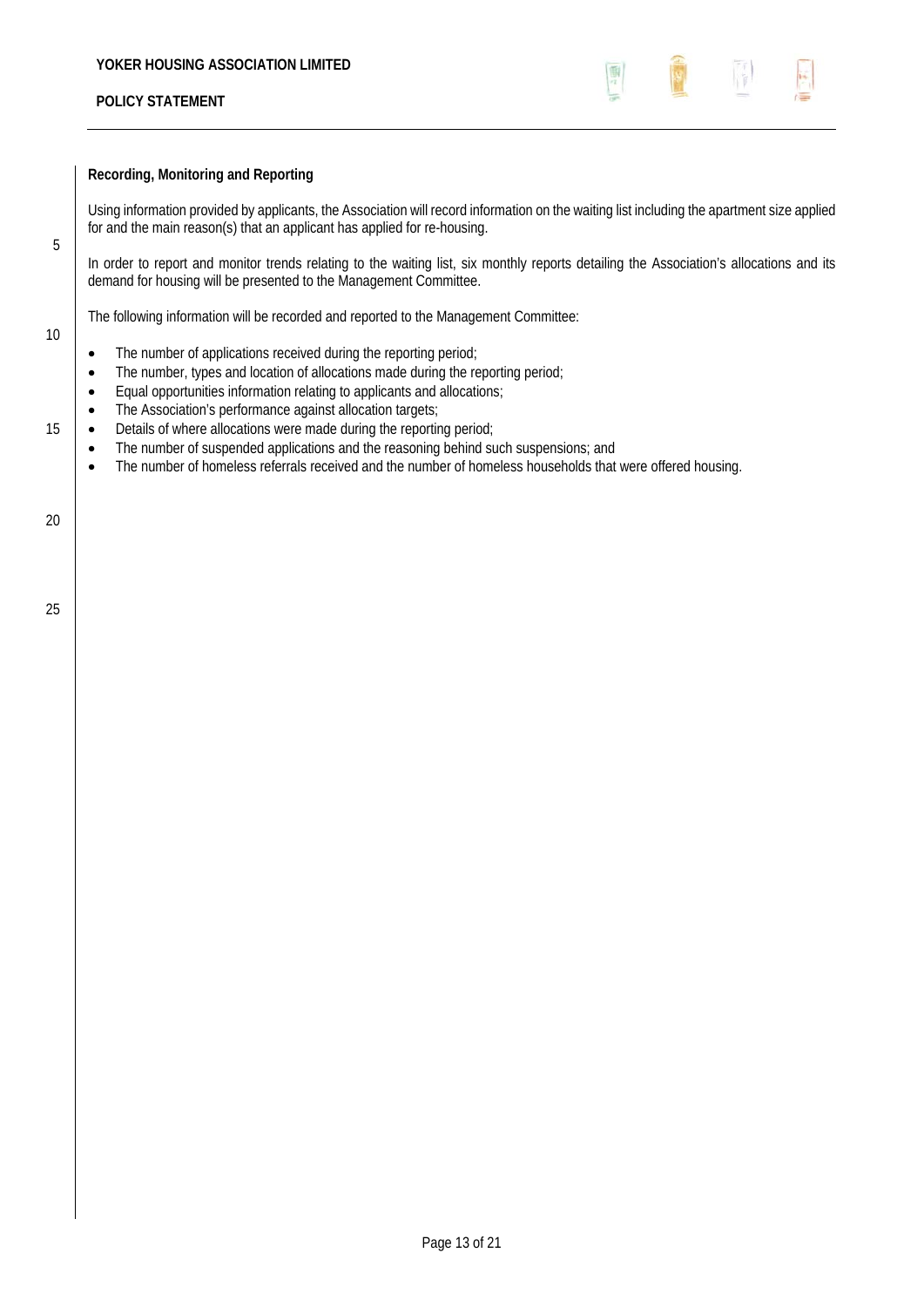

#### **Assessing Housing Need**

A points system is a method of allocating houses and is the method adopted by the Association. This method assigns a range of points to applicants with specifically defined personal and property circumstances.

This section of the policy details the factors that the Association will consider when assessing and applicants housing need.

- Comprehensive Tenement Improvement
- **Homelessness**

5

- 10 **•** Potential Homelessness
	- Leaving Care Protocol
	- Particular Needs Referrals
	- Social Needs
	- Medical Needs
- 15 **.** Care & Support Needs
	- Insecurity of Tenure
	- Owner Occupation
	- **Overcrowding**
	- Under-occupation
- 20 **.** Sharing Amenities
	- Property Condition / Lack of Amenities

#### **Comprehensive Tenement Improvement**

25 Where the Association acquires property for the purpose of improvement, any owner or private tenant who wishes to become a tenant of the Association will be offered a permanent move as a priority.

#### **Homelessness**

#### 30 Statutory Homeless

Any applicants presenting themselves as homeless to the Association will be referred to Glasgow City Council who will determine their status under the terms of the Housing (Scotland) Act 2001. The Association has entered into a Homelessness Duty Protocol with Glasgow City Council who can refer homeless applicants to the Association under Section 5 of the Housing (Scotland) Act 2001. A 35 separate register will be kept detailing all applicants that have been referred to the Association by Glasgow City Council.

Applicants who have registered and have been accepted as being homeless with Glasgow City Council, will be given priority with the Association as soon as their Section 5 Referral has been received and processed by the Association and the applicant has completed an application form.

40

45

Applicants that are homeless but fail to secure a Section 5 Referral from Glasgow City Council can still apply for housing as a direct applicant and will be allocated points in accordance with this policy.

#### No Fixed Abode

Applicants that have no fixed accommodation or only have short-term temporary accommodation in a number of places will be invited to complete an application form, given housing options advice, details of independent support agencies and advised to present themselves as homeless to the Local Authority with a view to a possible Section 5 Referral to the Association.

#### 50 **Potential Homelessness**

Applicants facing imminent homelessness from tied accommodation, a short term let or the termination of an occupancy agreement, student accommodation, prison, repossession or the armed forces will be invited to complete an application form, given housing options advice and advised to contact the Local Authority with a view to a possible Section 5 Referral to the Association.

55

With the exception of those being discharged from the armed forces, applicants threatened with homelessness will be awarded potential homelessness for up to two months prior to the leave date. Applicants will be reassessed in accordance with this policy once the leave date expires.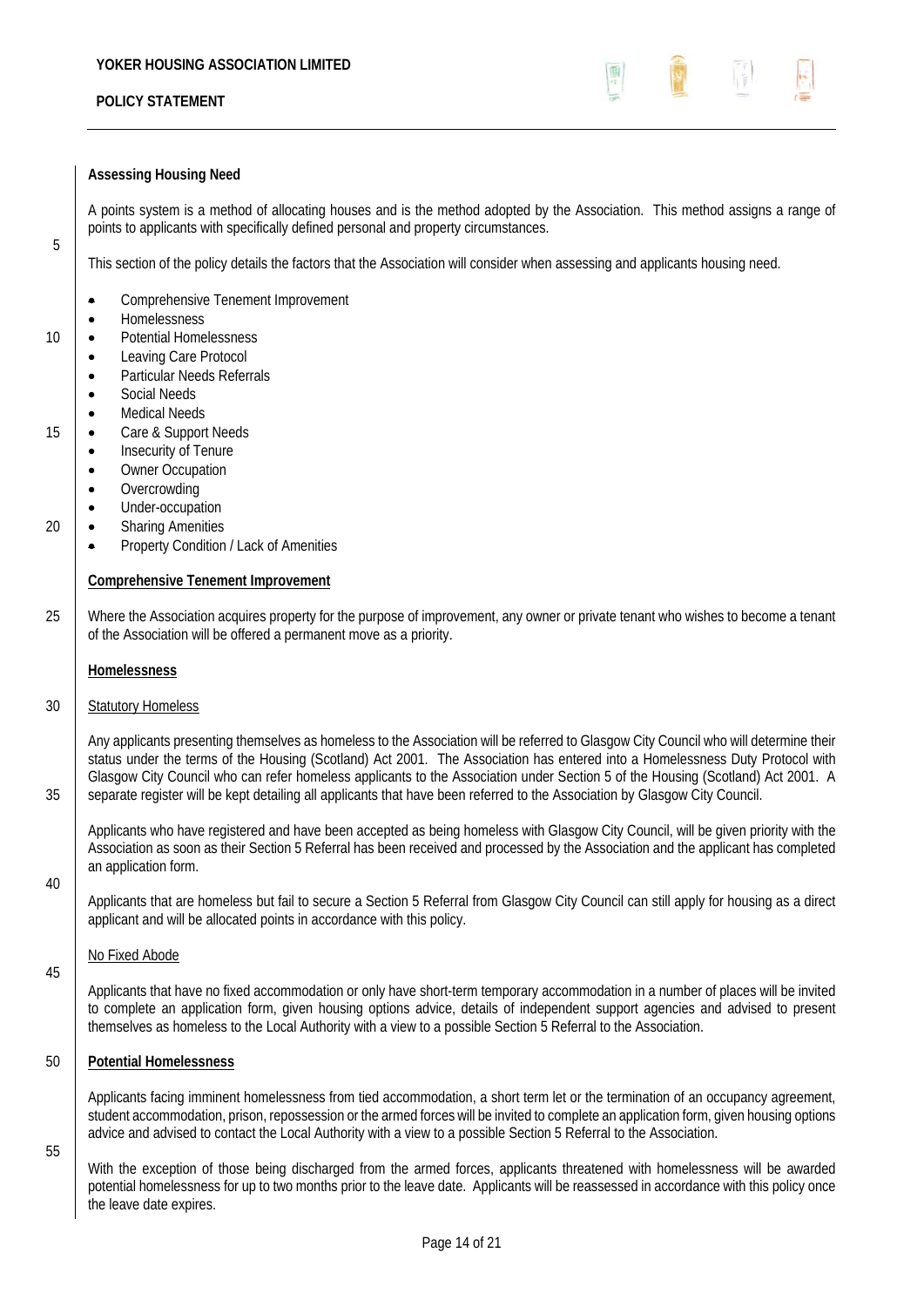

|                                    | <b>Assessing Housing Need (Continued)</b>                                                                                                                                                                                                                                                                                                                                                                                                                                                                                                                                                                                                                                                                                                                                                                        |
|------------------------------------|------------------------------------------------------------------------------------------------------------------------------------------------------------------------------------------------------------------------------------------------------------------------------------------------------------------------------------------------------------------------------------------------------------------------------------------------------------------------------------------------------------------------------------------------------------------------------------------------------------------------------------------------------------------------------------------------------------------------------------------------------------------------------------------------------------------|
|                                    | <b>Private Rented Sector</b>                                                                                                                                                                                                                                                                                                                                                                                                                                                                                                                                                                                                                                                                                                                                                                                     |
| 5                                  | Applicants who reside in a private rented sector tenancy must provide a copy of their lease / agreement and statutory Notice to Quit.                                                                                                                                                                                                                                                                                                                                                                                                                                                                                                                                                                                                                                                                            |
|                                    | <b>House Repossession</b>                                                                                                                                                                                                                                                                                                                                                                                                                                                                                                                                                                                                                                                                                                                                                                                        |
| 10                                 | Applicants who own their home but face imminent homelessness due to the repossession of their property must provide confirmation<br>of the date of repossession.                                                                                                                                                                                                                                                                                                                                                                                                                                                                                                                                                                                                                                                 |
|                                    | <b>Armed Forces</b>                                                                                                                                                                                                                                                                                                                                                                                                                                                                                                                                                                                                                                                                                                                                                                                              |
| 15                                 | Applicants facing homelessness as a result of discharge from the armed forces must provide a copy of their 'Certificate of Cessation<br>of Entitlement to Occupy Service Living Accommodation'. Priority will be awarded immediately on receipt of this notice.                                                                                                                                                                                                                                                                                                                                                                                                                                                                                                                                                  |
|                                    | Applicants who have to leave the armed forces because injury or disability will be awarded priority points where they provide<br>confirmation of their discharge date. Priority will be awarded immediately on receipt of this notice.                                                                                                                                                                                                                                                                                                                                                                                                                                                                                                                                                                           |
| 20                                 | <b>Tied Accommodation</b>                                                                                                                                                                                                                                                                                                                                                                                                                                                                                                                                                                                                                                                                                                                                                                                        |
|                                    | Applicants who reside in tied accommodation must provide confirmation of the date in which they are required to leave the property.                                                                                                                                                                                                                                                                                                                                                                                                                                                                                                                                                                                                                                                                              |
|                                    | <b>Student Accommodation</b>                                                                                                                                                                                                                                                                                                                                                                                                                                                                                                                                                                                                                                                                                                                                                                                     |
| 25                                 | Applicants who reside in student accommodation must provide confirmation of the date in which they are required to leave the property.                                                                                                                                                                                                                                                                                                                                                                                                                                                                                                                                                                                                                                                                           |
|                                    | Prison                                                                                                                                                                                                                                                                                                                                                                                                                                                                                                                                                                                                                                                                                                                                                                                                           |
| 30                                 | Applicants facing homelessness as a result of discharge must provide confirmation of their discharge date.                                                                                                                                                                                                                                                                                                                                                                                                                                                                                                                                                                                                                                                                                                       |
|                                    | Prisoners who have been released from prison on licence and are serving the remainder of their sentence outside prison will be<br>required to complete an application form from their current address. There housing need will be assessed in accordance with this<br>policy.                                                                                                                                                                                                                                                                                                                                                                                                                                                                                                                                    |
| 35<br><b>Leaving Care Protocol</b> |                                                                                                                                                                                                                                                                                                                                                                                                                                                                                                                                                                                                                                                                                                                                                                                                                  |
| 40                                 | The Association has entered into a Leaving Care Protocol with Glasgow City Council. The Association will assist the local authority in<br>securing / providing accommodation for young people (up to the age of twenty-six) who are leaving care. Where a referral is received<br>from Glasgow City Council in accordance with the protocol, the applicant will be asked to complete an application form and will be<br>awarded priority in accordance with this policy.                                                                                                                                                                                                                                                                                                                                         |
|                                    | <b>Particular Needs Referrals</b>                                                                                                                                                                                                                                                                                                                                                                                                                                                                                                                                                                                                                                                                                                                                                                                |
| 45                                 | Where the Association receives a direct referral form a particular needs agency or support agency the applicant will be asked to<br>complete an application form and will be awarded priority in accordance with this policy.                                                                                                                                                                                                                                                                                                                                                                                                                                                                                                                                                                                    |
|                                    | <b>Social Needs</b>                                                                                                                                                                                                                                                                                                                                                                                                                                                                                                                                                                                                                                                                                                                                                                                              |
| 50                                 | Imminent Danger / Risk / Abuse                                                                                                                                                                                                                                                                                                                                                                                                                                                                                                                                                                                                                                                                                                                                                                                   |
| 55                                 | Priority points will be awarded if the applicant or a member of their household can demonstrate the risk of violence or abuse if they<br>remain living in their present accommodation. This risk may arise out of ongoing severe harassment (e.g. racial / religious /<br>homophobic), domestic abuse or sexual abuse and will be at a level where the applicant can no longer continue to reside safely in<br>their current accommodation. Priority will only be awarded to transfer applicants looking for a move within the Association's stock if it<br>can be demonstrated that such a move will alleviate the problems being experienced by the applicant. The applicant will be required<br>to provide third party confirmation of the harassment or a statement outlining the details of the harassment. |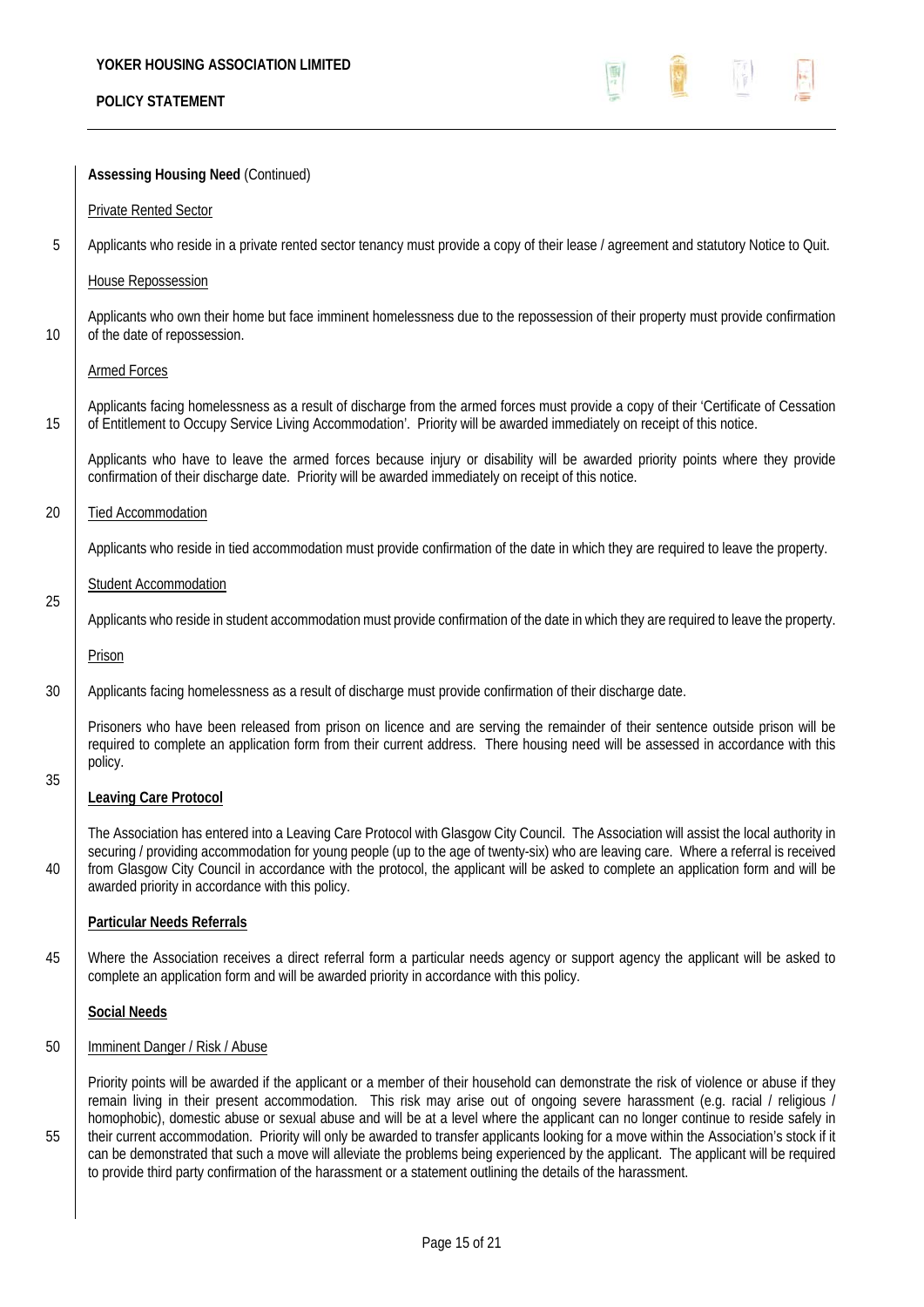

### **Assessing Housing Need** (Continued)

#### Social Needs

- 5 Harassment should not be confused with neighbourhood problems, general nuisance, vandalism or other forms of anti-social dispute. However an applicant may be at risk or their quality of life may be severely impacted as a result of criminal activity or severe anti-social behaviour in the locality of their home. The applicant may not be the direct victim of such behaviour but their quality of life may be severely affected.
- 10 Points will only be given to those applicants who can demonstrate that their quality of life is being seriously affected because of social or environmental factors in the locality. The applicant will be required to provide third party confirmation or a statement outlining the details of how their quality of life is being affected by these factors.

#### Environmental Needs

An applicant's quality of life may be impacted as a result of vandalism, environmental or other adverse social issues within the vicinity of their property (e.g. youths gathering at the property or residents having a detrimental impact on the applicants living environment by failing to dispose of refuse in the correct manner).

20 The applicant will be required to provide third party confirmation or a statement outlining the details of how their quality of life is being affected by these factors.

#### Local Employment

25 | Points will be awarded where the applicant is working or has been offered employment within a three mile radius of the Association's area of operation. In the case of joint applicants, where both qualify for local employment points, only one set of points will be awarded. Written confirmation of the applicant's local employment will be required.

## **Medical Needs**

30

15

The Association recognises that an applicant's physical health, mental health and / or disability may relate to or be aggravated by their physical, social or environmental living conditions. An applicant's quality of life may therefore be improved by re-housing or through adaptation of their current home.

- 35 Having medical or health conditions does not automatically mean that medical points will be awarded. Applicants wishing to have a medical condition considered are required to provide all relevant details within the application form. The form will ask for details of the health problem and an explanation of how the current accommodation is adversely affecting the sufferer.
- The Association aims to ensure that all applications for medical points are assessed in a fair and consistent manner, requiring all of 40 the relevant information to enable an accurate assessment. The assessment and the category of points awarded will be based on two criteria:
	- The severity of the problem being experienced within the current accommodation; and
	- The extent to which re-housing would alleviate these problems or improve the sufferer's quality of life.

45

Consideration will also be given to the type and floor level of accommodation required. Where more than one joint applicant qualifies for medical points, the points will be awarded to the applicant who qualifies for the higher points.

Where required in order to complete a medical assessment, the Association may, with the applicants consent, seek the advice of 50 qualified professionals.

The three categories of medical points awards are:

- High Priority
- 55 Medium Priority
	- Low Priority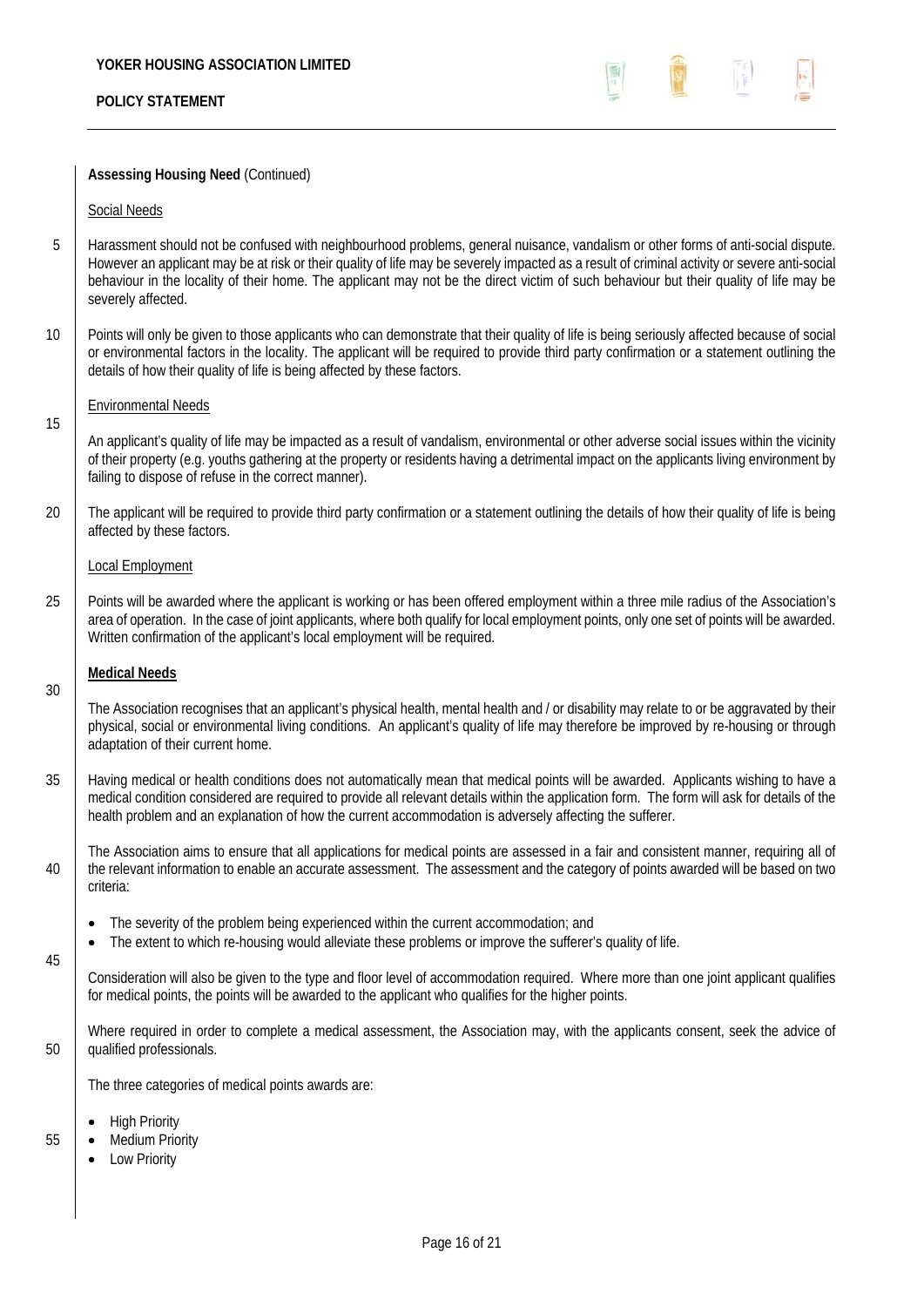

## **Assessing Housing Need** (Continued)

## **Care and Support Needs**

5 The Association understands that some applicants may seek re-housing in the area in order to seek essential practical care and support from family, friends or community care services. Consideration will be given to awarding points to applicants who can demonstrate that the distance and / or travelling difficulties between their current home and the source of the care and support makes it unreasonable for them to receive the necessary care and support they require. Points will only be considered if the care and support is provided within a three-mile radius of the Association's area of operation.

10

The Association will also give consideration to applicants who wish a move in order to provide these services to a family member or friend.

The Association will also give consideration to applicants who live locally but have experienced a change in circumstances but still 15 need to reside in the area in order to either receive or provide necessary care and support.

The applicant will be required to provide third party confirmation of the care and support requirements or a statement outlining the details of their care and support requirements.

20 To reflect the varying types and levels of care and support that can be given, there will be three categories of points that can be awarded:

- Intensive Levels of Support
- Medium Levels of Support
- 25 **.** Low Levels of Support

The level of points awarded will be based on both the nature and frequency of care and /or support that is required.

## **Insecurity of Tenure**

Points will be awarded for applicants that have no security of tenure. Insecurity of tenure points will be awarded to the following applicants:

- Applicants living with family or friends on either a permanent or temporary basis. Proof of residency will be required.
- $35$   $\bullet$  Applicants who have a short term let with a private landlord. A copy of the tenancy agreement will be required.
	- Applicants residing in temporary homeless accommodation, a nursing home, student accommodation, temporary housing relating to employment, a long-stay hospital, rehabilitation accommodation, refuge accommodation and NASS accommodation. Applicants occupying any of the above will be awarded points for sharing amenities unless they reside in a self-contained unit. Confirmation of the applicant's residency will be required.
- 40 **•** Applicants living in a caravan or mobile home that they rent from another party. A copy of the occupancy agreement will be required.

## **Owner Occupation**

- 45 The Association will take into consideration home ownership when assessing a housing application. The Association will not award points to applicants who own their own home except in the following circumstances:
	- In cases where the property has not been let, but the applicant cannot secure entry to the property. This could be where it is not safe for the applicant to enter the property due to severe structural faults or where there are squatters living in the property.
- 

30

50  $\bullet$  Where it is probable that occupying the property would lead to abuse against the applicant from someone living in the property. Where it is probable that occupying the property would lead to abuse against the applicant from someone who previously resided with the applicant, whether in that property or elsewhere.

- Where occupation of the property may endanger the health of the occupants and there are no reasonable steps that can be taken by the applicant to prevent danger.
- 55 Where the applicant is potentially homeless as a result of the repossession of the property.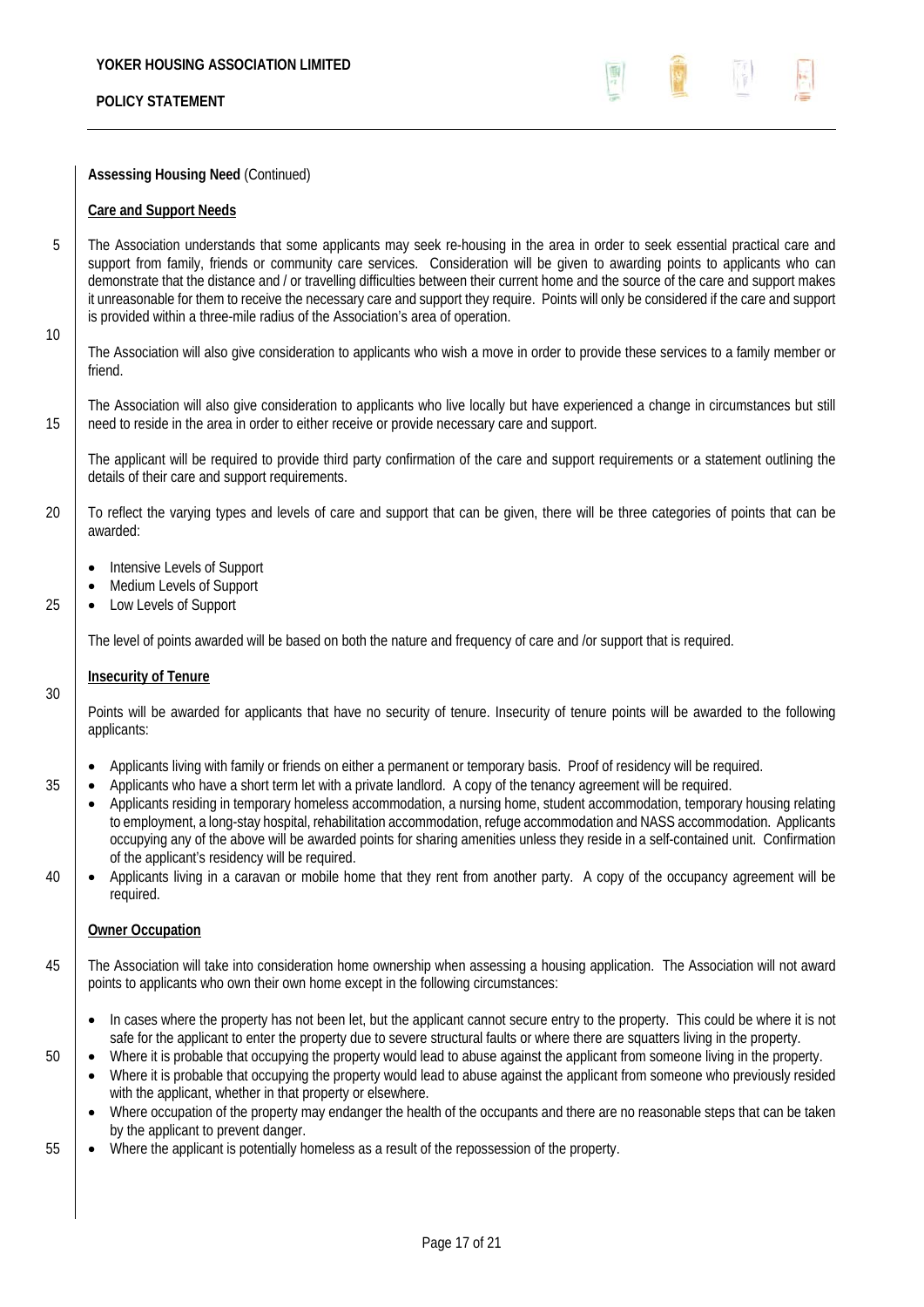

## **Assessing Housing Need** (Continued)

Where an applicant who owns their property is subject to the conditions above, the application will be assessed in accordance with the relevant sections of this policy.

An offer of accommodation to an owner occupier will usually result in the applicant being offered a Scottish Secure Tenancy Agreement (SST). However, in cases where it is likely that the owner occupier will be unable to occupy their property for only a short period of time, the Association may grant a Short Scottish Secure Tenancy Agreement (SSST).

## 10 **Overcrowding / Assessment of Housing Size**

The degree of overcrowding being experienced by an applicant's household will be assessed according to the number of bedrooms exclusively available to that household within its present accommodation, as opposed to the number of bedrooms required. Only the applicant's needs will be considered in assessing the overcrowding.

15

5

When awarding overcrowding priority, points will be awarded for each bedroom required to adequately accommodate that household in accordance with the following criteria:

- 1 bedroom for the applicant / applicant and partner.
- $20$   $\bullet$  1 bedroom for up to two children of a different gender up to ten years of age.
	- 1 bedroom for up to two people of the same gender up to sixteen years of age.
		- 1 bedroom for every other household member aged sixteen years or over.

When assessing the size of accommodation required to adequately house the applicant's household the same criteria will be applied. 25 Normally, only the permanent members of the applicant's household and those that will be using the accommodation as their principal home will be taken into account in determining house size required.

Single persons will only qualify for a two apartment house, regardless of the size of the accommodation they currently reside in.

30 Couples will be taken to share a bedroom unless a medical certificate is submitted showing that they require separate rooms due to medical conditions. Where a separate bedroom is required for medical reasons overcrowding points will be awarded.

In an effort to ensure that the time in overcrowded conditions is reduced to a minimum, the Association will award overcrowding points to applicants that can confirm a household pregnancy as soon as the pregnancy is confirmed in writing, and where the future birth of 35 a child will result in overcrowding in terms of the above bedroom deficiency. The same will apply when assessing the size of accommodation required.

Applicants that can provide evidence that they require an additional bedroom for overnight access to children, or a carer, will be viewed as requiring one additional bedroom.

Where an applicant has experienced a relationship breakdown but resides in the same property as their ex-partner, the Association will recognise that the applicant requires a separate bedroom. Overcrowding points will be awarded where a relationship breakdown results in overcrowding in terms of the above bedroom deficiency.

45 Where an applicant provides evidence that they have been approved to adopt, foster or act as a kinship carer and are overcrowded then overcrowding points will be awarded in terms of the above bedroom deficiency.

## **Under-occupancy**

50 Points will be awarded to applicants who are tenants of a housing association or local authority and are under-occupying the property. The number of points awarded will be calculated on the basis of the number of bedrooms within the present accommodation compared to the number of bedrooms required. The number of bedrooms required will be calculated in the same way as for overcrowding.

55

40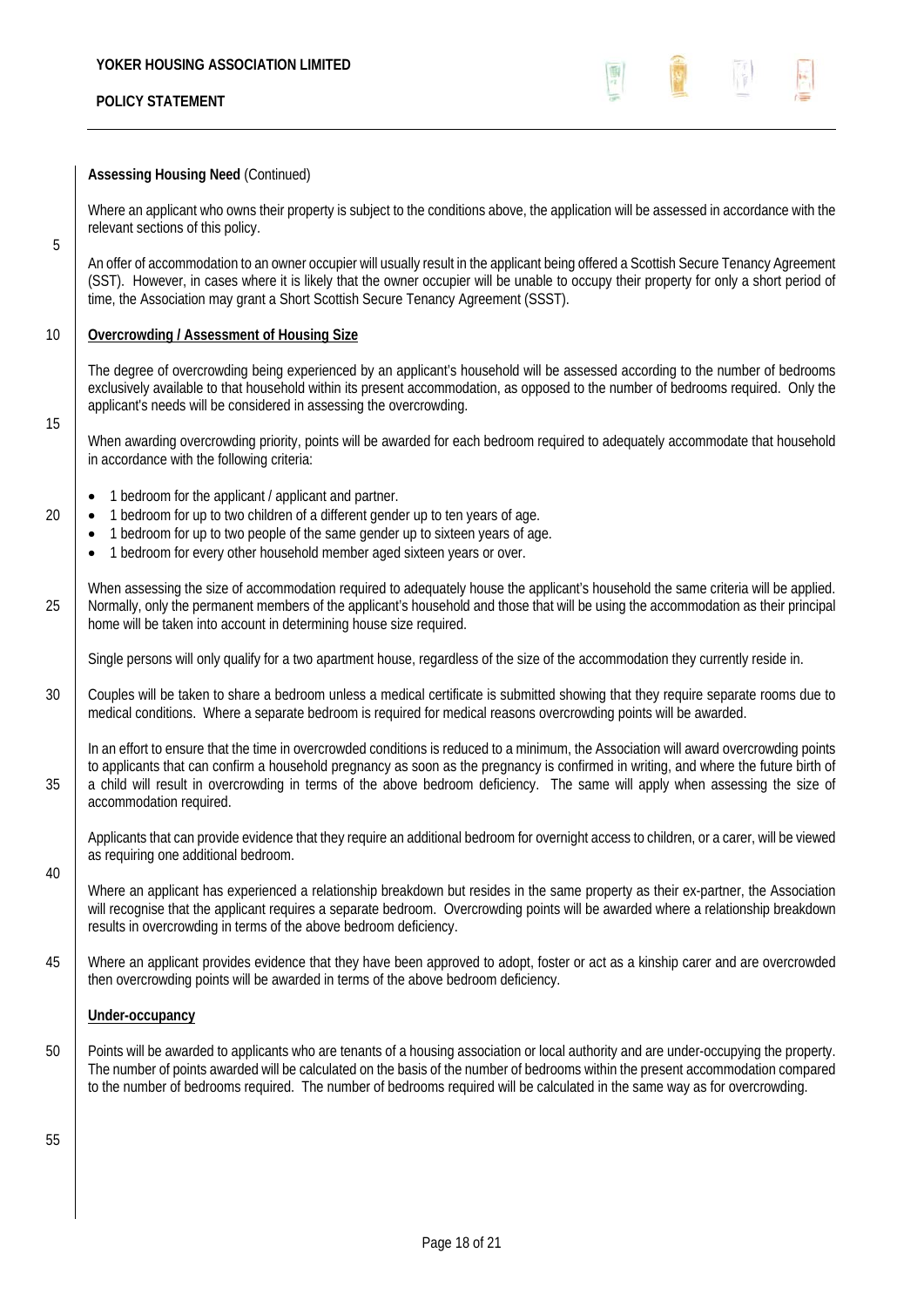

**Assessing Housing Need** (Continued)

### **Sharing Amenities**

5 Points will be awarded to applicants that have no security of tenure and are assessed as sharing facilities with another independent household living within the same accommodation.

Sharing amenities points will also be awarded to an applicant facing a relationship breakdown where both parties are still living in the same home.

## **Property Condition / Lack of Amenities**

Points for severe or minor disrepair of the property will be awarded where the physical condition of the property is adversely affecting the applicant's living conditions or their ability to remain in the property.

15

10

The following three categories of points can be awarded:

- Serious defects (e.g. severe dampness, wet / dry rot, severe water penetration)
- Minor Defects (e.g. low levels of dampness / condensation, insufficient heating, intermittent faults with boiler and other appliances)
- 20  $\Box$   $\bullet$  No facilities (e.g. no hot water, no heating, no kitchen facilities, no bath or shower)

## **Target Groups**

The Association operates a target group system of allocations based upon housing need. The distribution of the available lets will be 25 based on Target Groups and allocations will be made in the following proportions:

|    | • Waiting list applicants                                                  | 35% |
|----|----------------------------------------------------------------------------|-----|
|    | • Local Authority Nominations (Statutory Homeless)                         | 30% |
|    | • Transfer Applications                                                    | 30% |
| 30 | Nominations from Particular Needs Groups / Supported Agencies<br>$\bullet$ | 05% |
|    |                                                                            |     |

As all allocations represent housing need, insufficient take up by any one group will be transferred to the other groups.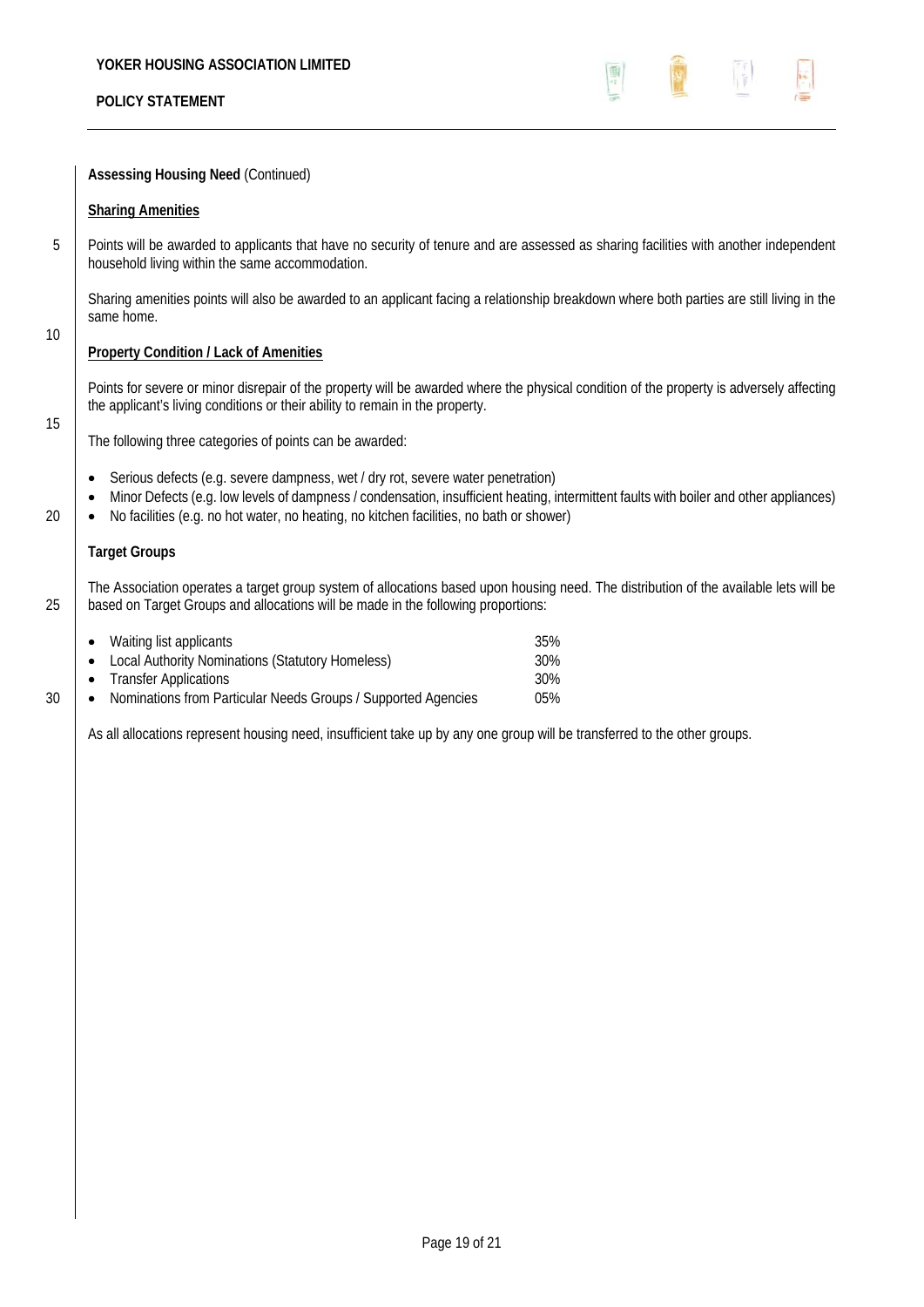

# **Appendix - Points System**

The points system is designed to ensure that priority is given to those identified in most housing need.

| Comprehensive Tenement Improvement*<br>Yoker Housing Association Action Area for Improvement / Demolition.                                                                                                                                                                                                                                                            | $*80$                             |
|-----------------------------------------------------------------------------------------------------------------------------------------------------------------------------------------------------------------------------------------------------------------------------------------------------------------------------------------------------------------------|-----------------------------------|
| Homeless*<br>Statutory Homeless (Section 5 Referral received).<br>$\bullet$                                                                                                                                                                                                                                                                                           | $*80$                             |
| Potential Homelessness (all two months' notice with exception of Forces which is immediate notice)<br>Short Term Let (Notice to Quit / Court Order)<br>$\bullet$<br><b>Tied Accommodation</b><br>$\bullet$<br>Student (Termination of Lease)<br>$\bullet$<br>Discharge from Armed Forces<br>٠<br>Discharge from Prison<br>٠<br>Owner Occupier subject to Repossession | 30<br>30<br>30<br>30<br>30<br>30  |
| <b>Social Needs Priority</b><br>Serious Harassment / Domestic Abuse / Imminent Risk<br><b>Social Needs</b><br><b>Environmental Needs</b><br>$\bullet$<br>Employment                                                                                                                                                                                                   | *80<br>30<br>10<br>6              |
| <b>Medical Needs Priority</b><br>High<br>٠<br>Medium<br>Low                                                                                                                                                                                                                                                                                                           | 50<br>20<br>5                     |
| Care & Support Needs Priority<br>High<br>Medium<br>Low                                                                                                                                                                                                                                                                                                                | 20<br>8<br>5                      |
| <b>Insecurity of Tenure</b><br>Living with family / friends<br>Temporary / Hostel / Homeless / Supported / Refuge / NASS / Student / Hospital<br>Caravan / Mobile Home<br>Short Term Let / Private Rented Sector Tenancy                                                                                                                                              | 12<br>12<br>12<br>10 <sup>°</sup> |
| Overcrowding<br>For every bedroom required by the applicant's household.                                                                                                                                                                                                                                                                                              | 12                                |
| Under-occupancy<br>For every bedroom required by the Applicant's household (social rent tenants only)                                                                                                                                                                                                                                                                 | 12                                |
| <b>Sharing Amenities</b><br>Shared amenities points will be awarded when more than one household shares the amenities                                                                                                                                                                                                                                                 | 8                                 |